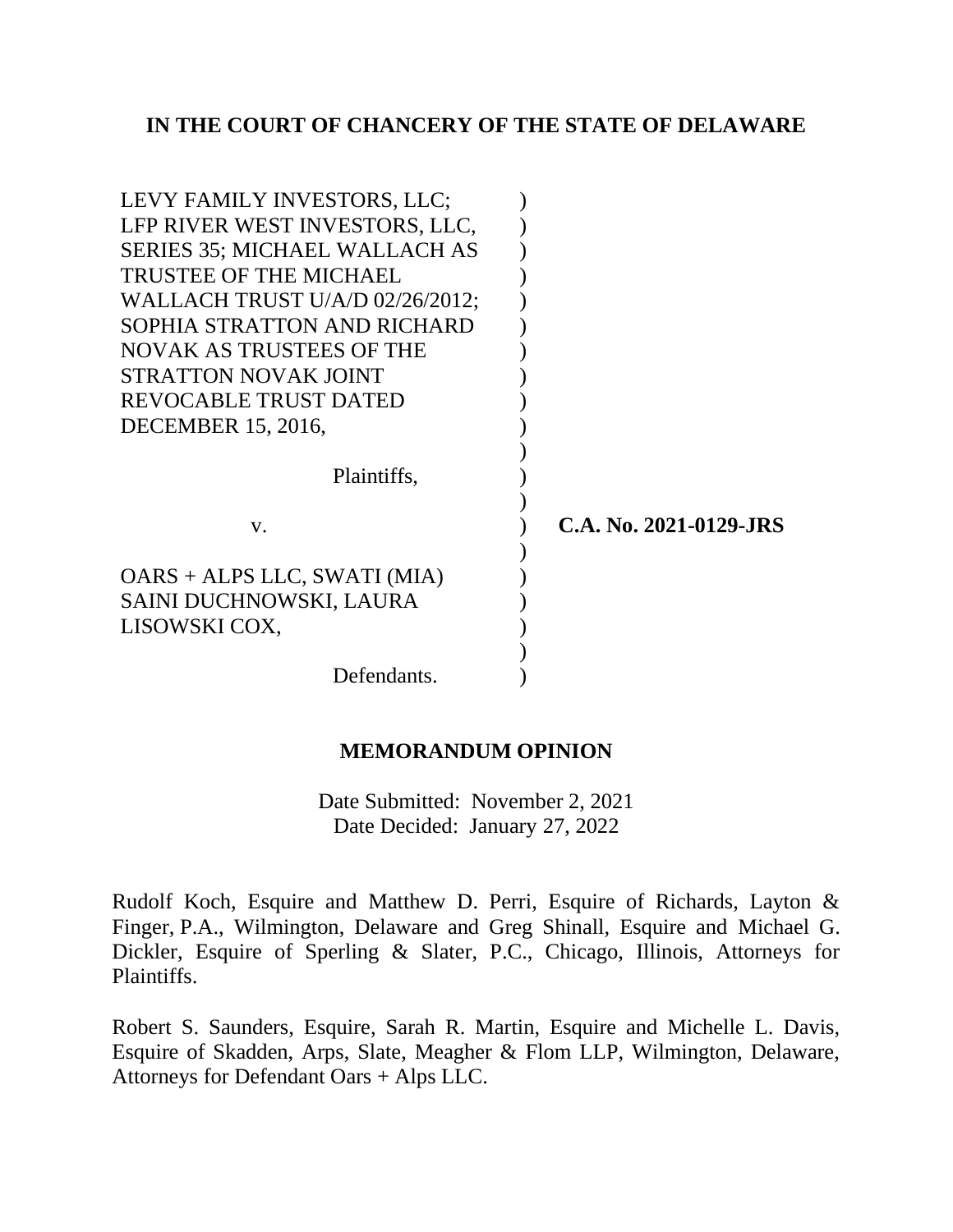Ryan D. Stottmann, Esquire and Miranda N. Gilbert, Esquire of Morris, Nichols, Arsht & Tunnell LLP, Wilmington, Delaware and Tamir Young, Esquire of Studin Young PC, Hauppauge, New York, Attorneys for Defendant Laura Lisowski Cox.

Peter B. Ladig, Esquire, Elizabeth A. Powers, Esquire and Sarah T. Andrade, Esquire of Bayard, P.A., Wilmington, Delaware, Attorneys for Defendant Swati (Mia) Saini Duchnowski.

**SLIGHTS, Vice Chancellor**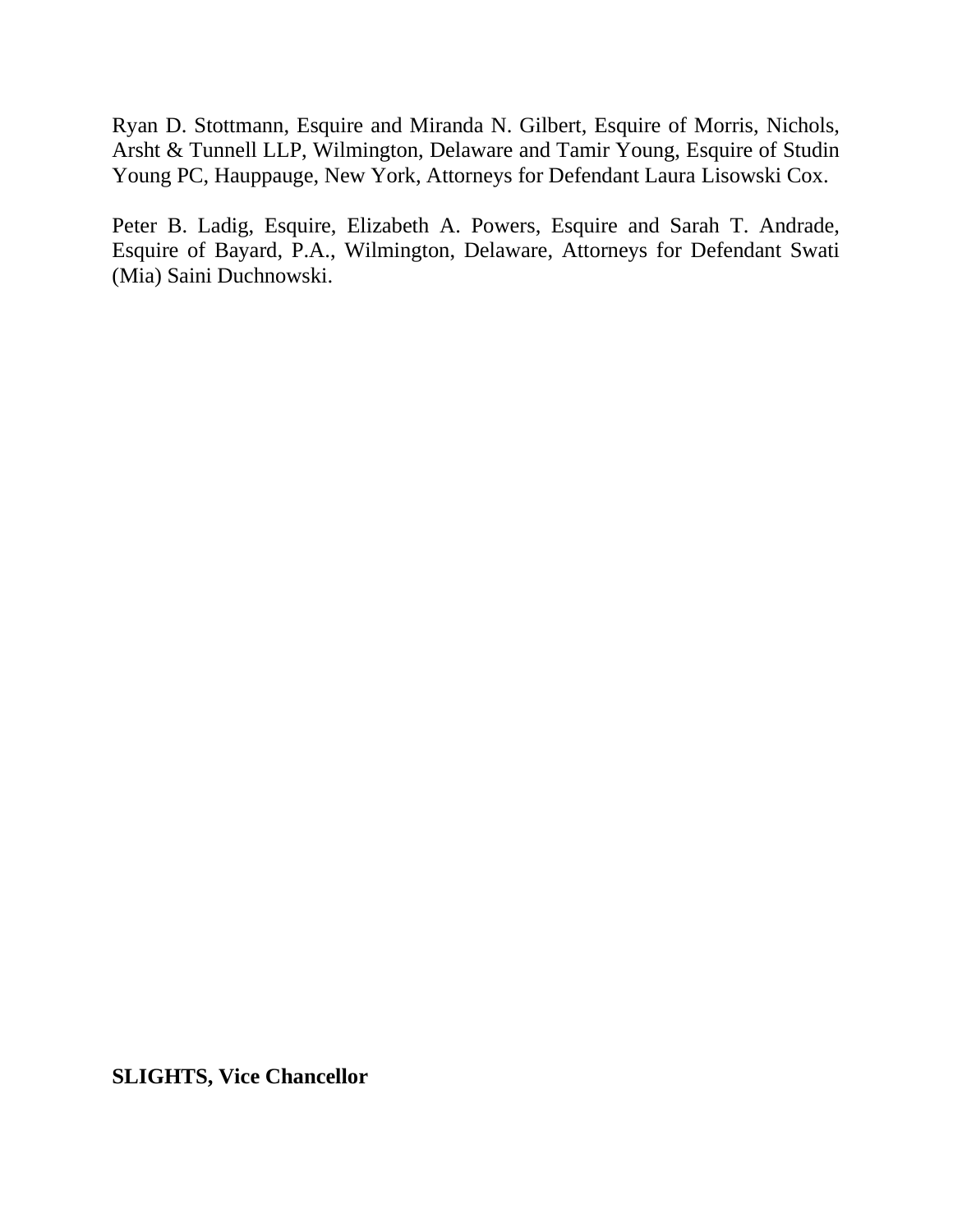Plaintiffs, investors and former convertible noteholders of Defendant, Oars + Alps LLC ("Oars" or the "Company"), have brought claims of fraud and breach of contract against Oars and its founders following a transaction in which New Ventures PBL Holding LLC ("New Ventures"), an affiliate of S.C. Johnson & Son, Inc. ("SCJ"), acquired 73.746% of Oars' issued and outstanding membership interests (the "Transaction"). The claims are asserted in Plaintiff's Verified Complaint (the "Complaint").

When Oars' founders, also named as defendants, decided to sell the Company, they realized they needed Plaintiffs' approval to consummate the Transaction under the terms of Plaintiffs' convertible notes. That approval process was confounded when New Ventures demanded strict confidentiality with respect to the Transaction and would not allow Plaintiffs to review the Transaction documents. To fill the information void, Defendants made several representations to Plaintiffs regarding the terms of the Transaction documents in agreements between Oars and Plaintiffs cancelling the convertible notes. These representations were given as a condition to Plaintiffs providing their consent. After the Transaction closed, Plaintiffs discovered that the Company was sold for a higher price than was represented by Defendants, prompting Plaintiffs' claims for fraud and breach of contract in this action.

The Company has filed a motion for judgment on the pleadings as to all claims in the Complaint under Court of Chancery Rule 12(c). The remaining defendants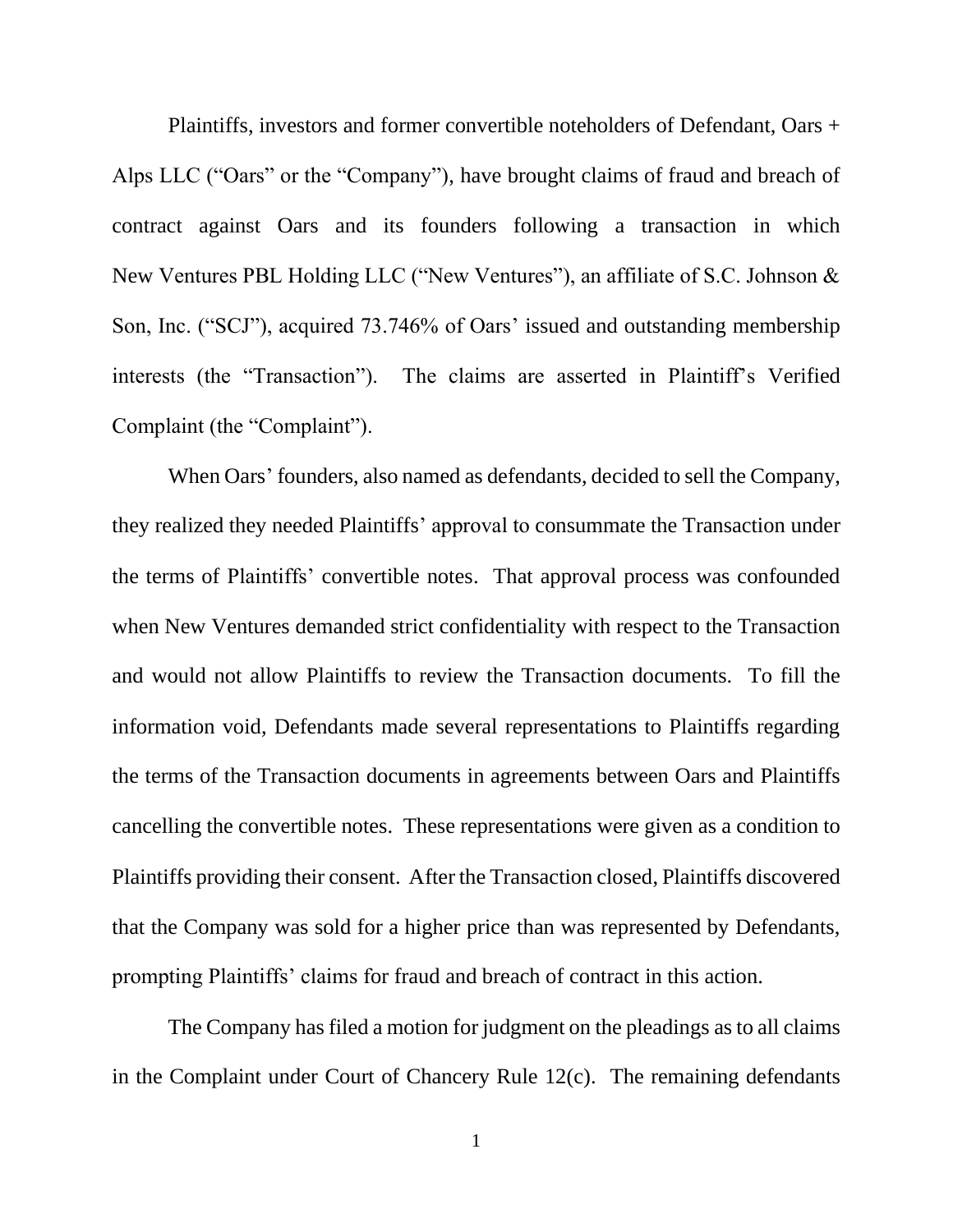have moved to dismiss Counts One and Three of the Complaint under Court of Chancery Rule 12(b)(6) and have joined in the Company's motion for judgment on the pleadings.

For reasons explained below, I grant in part and deny in part the Company's motion for judgment on the pleadings and the remaining defendants' motion to dismiss. Specifically, Count One for fraud and Count Two for breach of contract survive dismissal, but Count Three for breach of contract does not.

#### **I. BACKGROUND**

I draw the facts from the Complaint since the Court is obliged to accept all well-pled facts in the Complaint as true.<sup>1</sup>

Oars, a Delaware limited liability company, is "an early-stage skin-care company" that was founded by Swati (Mia) Saini Duchnowski and Laura Lisowski Cox (together, the "Founders").<sup>2</sup> Plaintiffs were early investors in Oars; they include Levy Family Investors, LLC ("LFI"), LFP River West Investors, LLC, Series 35, Michael Wallach as Trustee of the Michael Wallach Trust U/A/D 02/26/20212 and

<sup>1</sup> *See In re Gen. Motors (Hughes) S'holder Litig.*, 897 A.2d 167, 168 (Del. 2006) (citing *Savor, Inc. v. FMR Corp.*, 812 A.2d 894, 896–97 (Del. 2002)).

<sup>&</sup>lt;sup>2</sup> Verified Compl. ("Compl.") (D.I. 1)  $\P$  1, 21–23.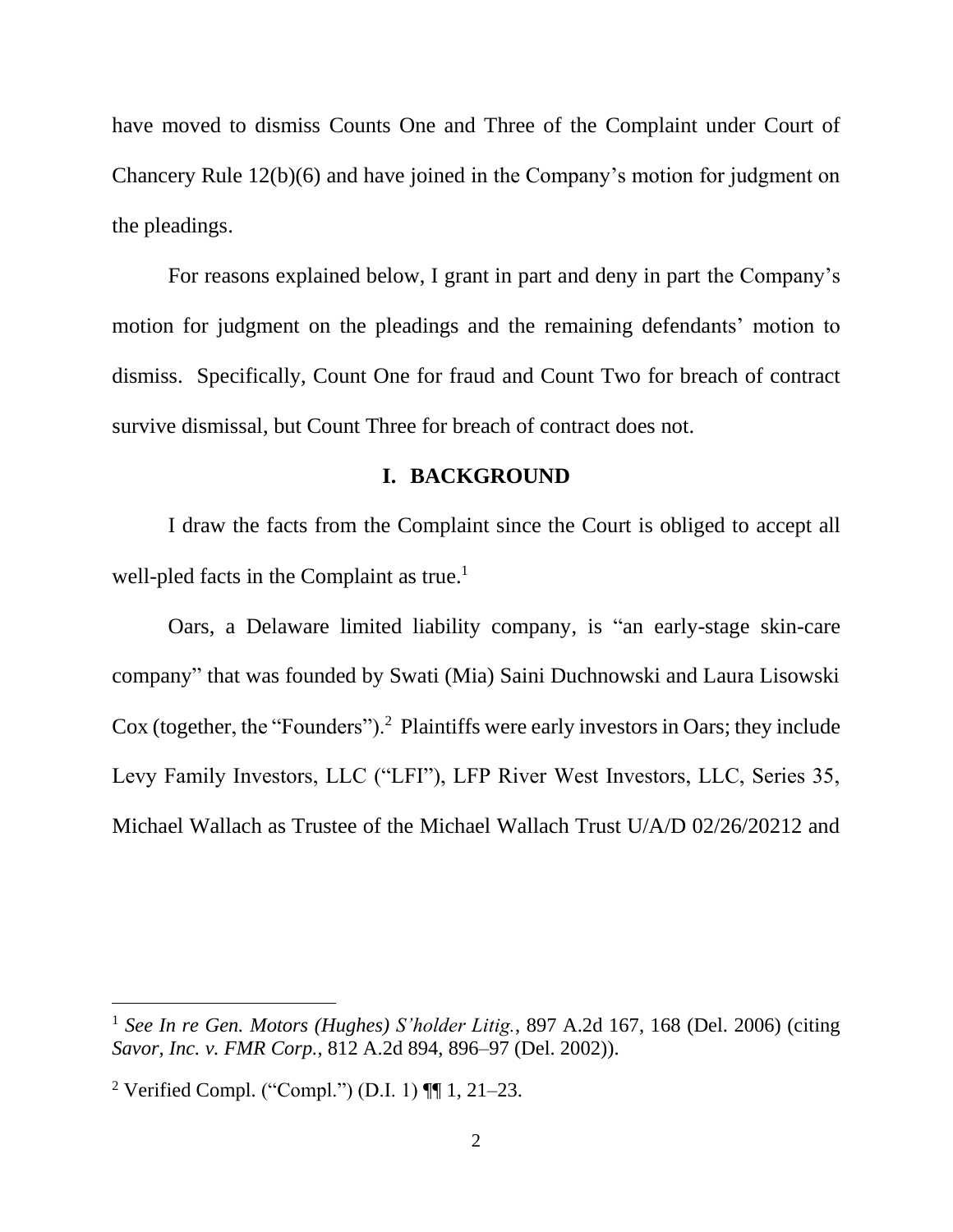Sophia Stratton and Richard Novak as Trustees of the Stratton Novak Joint Revocable Trust dated December 15, 2016.<sup>3</sup>

Between 2017 and 2018, Plaintiffs collectively provided approximately \$1,200,000 in financing to Oars in return for convertible notes (the "Convertible Notes"). <sup>4</sup> Those Convertible Notes contained special rights, including the right to approve (or block) any sale of more than 5% of either of the two Founders' interests in the Company.<sup>5</sup>

In addition to its initial investment, LFI provided \$500,000 to the Company in exchange for a promissory note ("Promissory Note"). <sup>6</sup> According to LFI, the parties intended for the Promissory Note to be redrafted to provide LFI with substantially the same rights it was provided in the earlier-issued convertible notes.<sup>7</sup>

 $5$  Compl.  $\P$  4.

 $3$  Compl. **[1]** 17–20.

<sup>4</sup> The Convertible Notes are attached to the Compl. as Exs. A–B.

<sup>6</sup> Compl. ¶ 7, 24. The Promissory Note is attached to the Opening Br. in Supp. of Def. Swati (Mia) Saini Duchnowski and Laura Lisowski Cox's Partial Mot. to Dismiss Pls.' Verified Compl. ("Founders' OB") (D.I. 20) as Ex. B ("Promissory Note").

<sup>7</sup> Compl. ¶¶ 7, 24.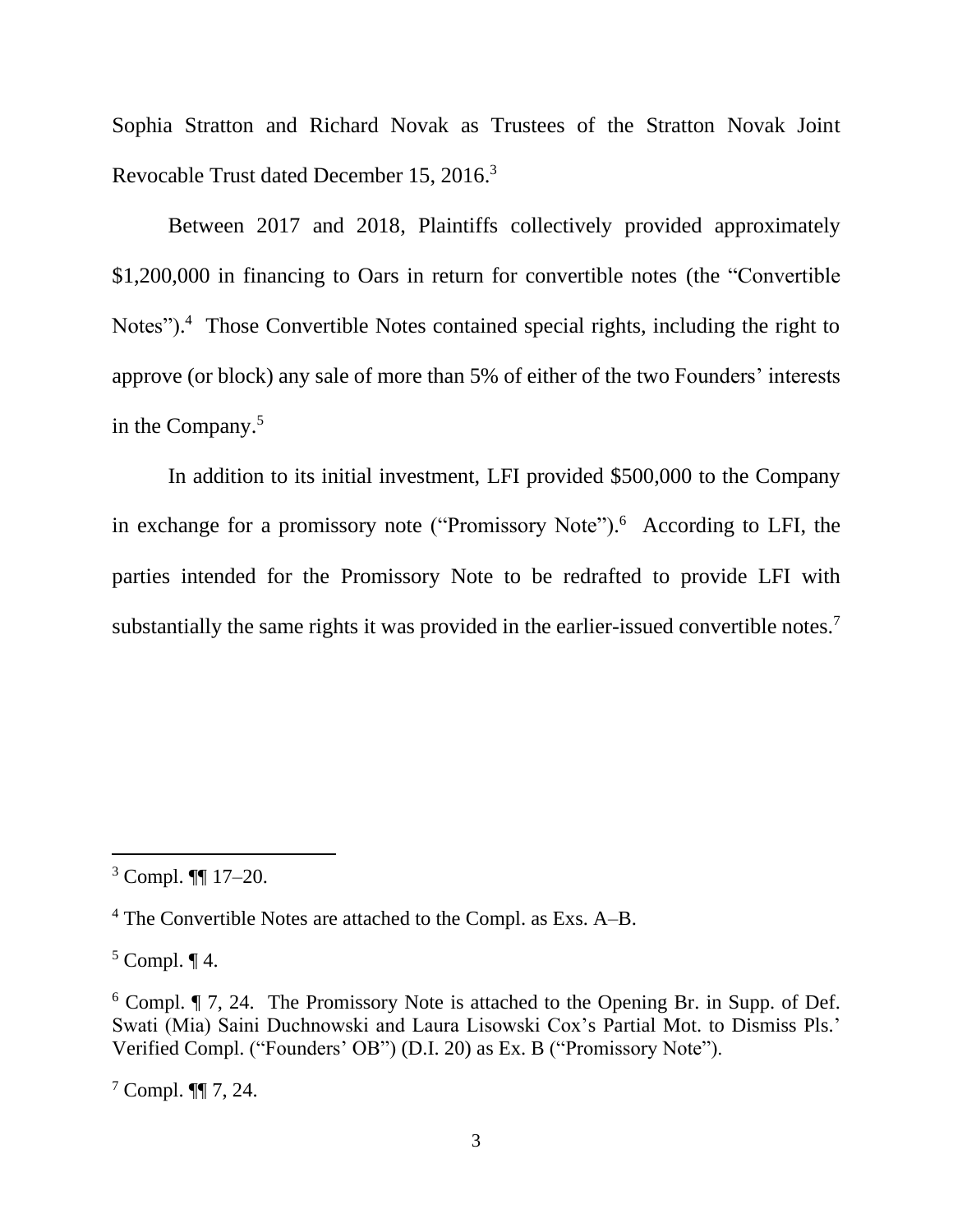Relevant here, the Promissory Note contained both an anti-modification clause<sup>8</sup> and an integration clause.<sup>9</sup>

In March 2019, the Founders informed Plaintiffs they were considering the sale of a majority stake in Oars and began discussing the possible sale with New Ventures, an affiliate of SCJ.<sup>10</sup> The Founders then advised Plaintiffs that a confidentiality agreement with New Ventures prevented the Founders and the Company from providing Plaintiffs with access to the draft Membership Interest Purchase Agreement ("Purchase Agreement") that was in circulation with New Ventures. This dynamic presented a challenge for all concerned. The Transaction could not be consummated unless and until Plaintiffs agreed to waive

<sup>8</sup> Promissory Note § 9 ("This Note may be modified, amended, changed or terminated only by an agreement in writing signed by Payee (or its assignee) and Maker.").

<sup>9</sup> Promissory Note § 10 ("This Note sets forth the entire agreement and understanding of Payee and Maker . . . . Maker acknowledges that no oral or other agreements, understandings, representations or warranties exist with respect to this note or with respect to the obligations of Maker under this Note, except those specifically set forth in this Note.").

<sup>&</sup>lt;sup>10</sup> Compl.  $\P$  8. While this court has urged litigants to adopt uniform naming conventions in their briefs for clarity, the parties here, unfortunately, did not oblige. *See generally*  Compl. (using "SCJ" to refer to the entity that acquired Oars membership units); Founders' Br. (same); Def. Oars + Alps LLC's Opening Br. in Supp. of its Mot. for J. on the Pleadings ("OAOB") (using "New Ventures," an abbreviated name of the affiliate entity, to refer to the acquirer). I will refer to the acquiring entity as "New Ventures" throughout this Memorandum Opinion.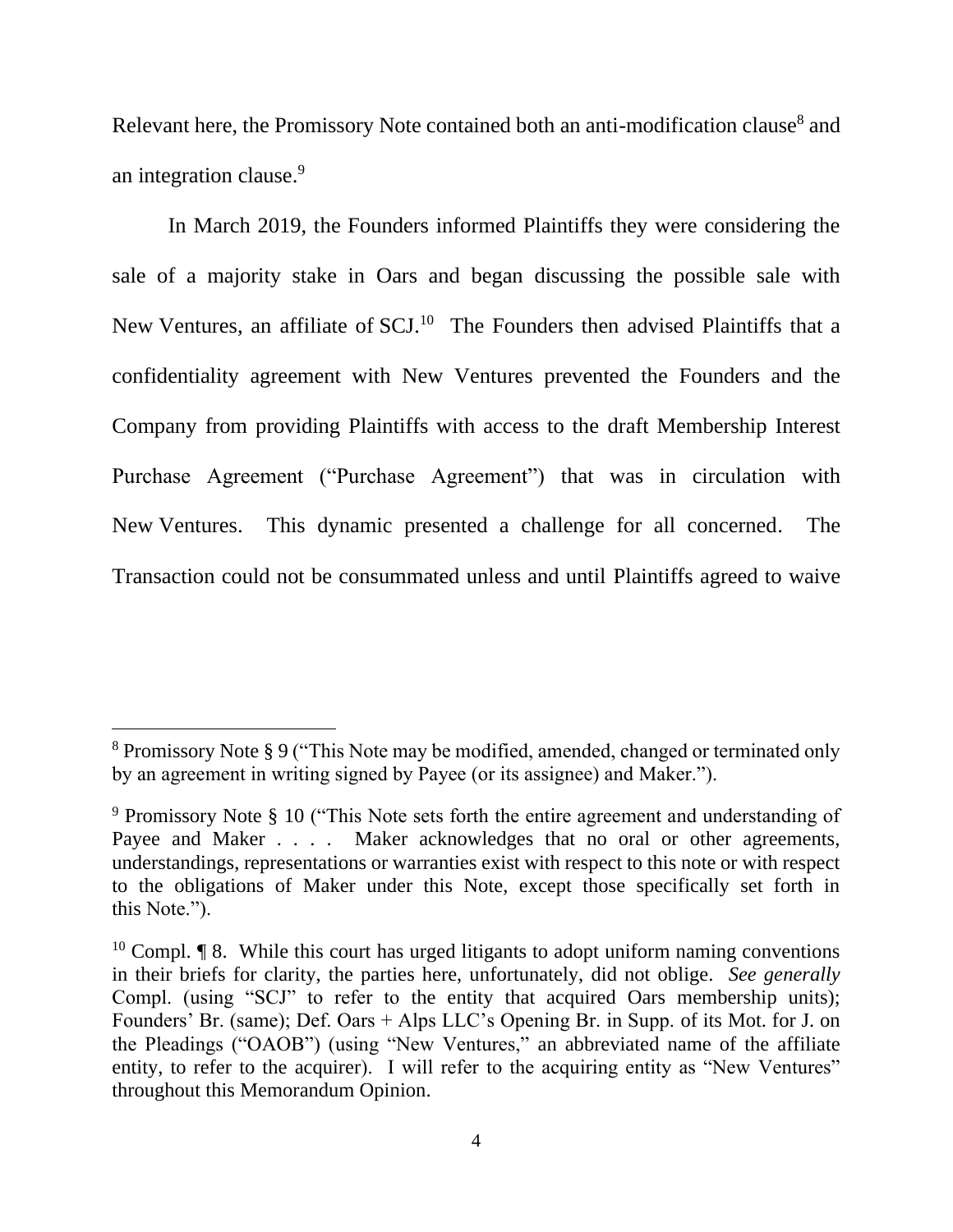their blocking rights; but Plaintiffs needed clarity regarding the terms of the Purchase Agreement before they would agree to waive those rights.<sup>11</sup>

As an alternative to supplying the Purchase Agreement to Plaintiffs, Defendants made representations to Plaintiffs concerning the terms of the Transaction in Note Cancellation Agreements ("NCAs").<sup>12</sup> As the name suggests, the NCAs cancelled the convertible notes to reflect a conversion of debt to equity. They also included representations that the Founders were receiving \$5.0815 per membership interest—the same price at which Plaintiffs would sell their interests on an as-converted basis—and that "[e]xcept with respect to the purchase price for the Company membership interests Sellers are transferring at Closing, none of the Sellers will receive any other cash payments or other valuable inducements in connection with the Closing with respect to such membership interests."<sup>13</sup> In all, "Defendants told Plaintiffs, and provided documents showing, that [New Ventures] was paying a total of \$8.85 million for 75% of the Company on a debt-free basis."<sup>14</sup>

<sup>&</sup>lt;sup>11</sup> Compl.  $\P$   $\parallel$  8, 29, 32. The Membership Interest Purchase Agreement is attached to OAOB as Ex. 1 ("Purchase Agreement").

<sup>&</sup>lt;sup>12</sup> The Note Cancellation Agreements are attached to the Compl. as Exs. C–D ("NCAs").

<sup>&</sup>lt;sup>13</sup> Compl.  $\P\P$  9, 35; NCAs § 4(c). The "Sellers," as defined, include the Founders and two non-party unitholders. NCAs § A.

<sup>&</sup>lt;sup>14</sup> Compl. **[9.** This suggested an enterprise value of \$11.8 million. Compl. **[13.**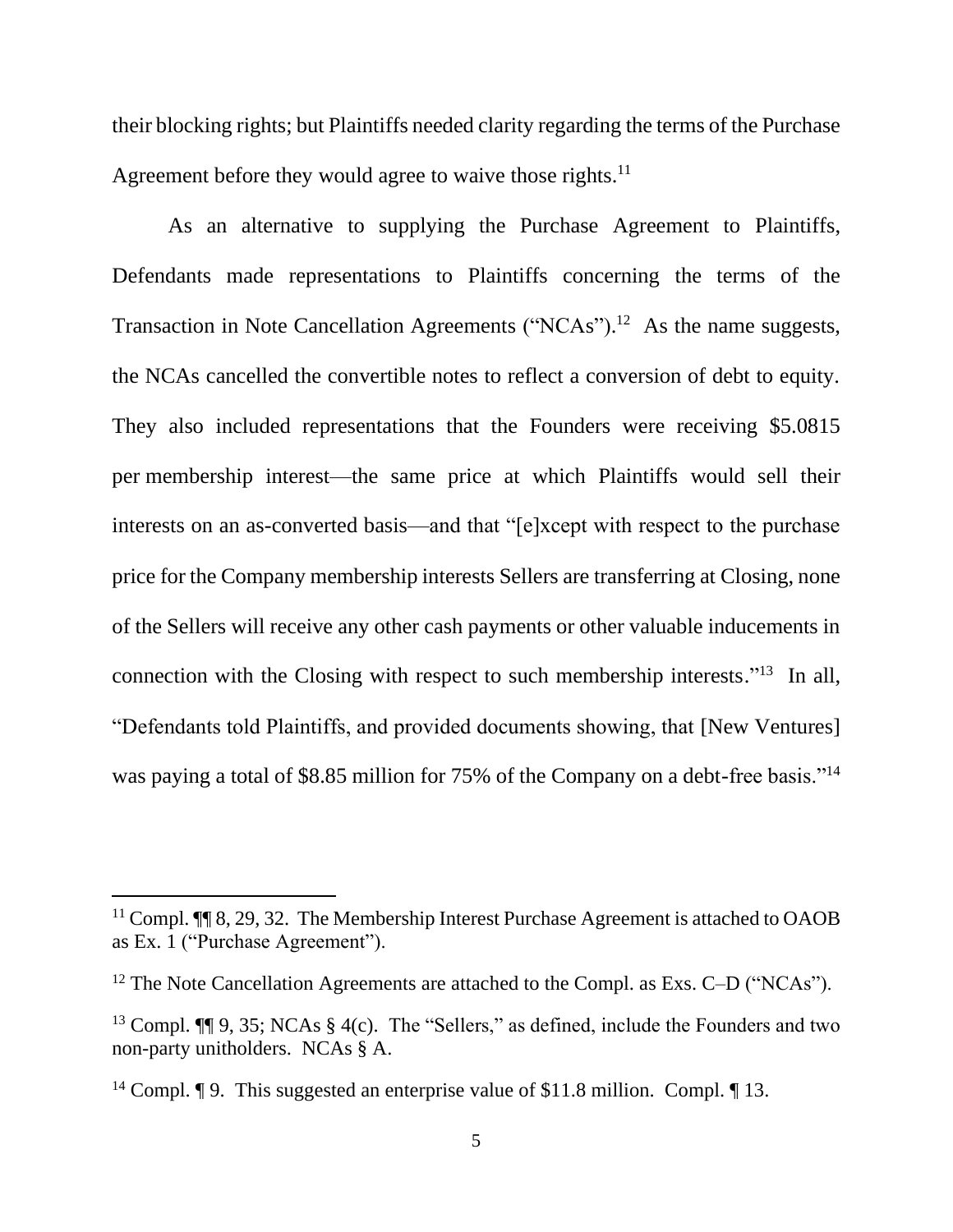With the Defendants' representations in hand, Plaintiffs waived their blocking rights and the Transaction closed soon after. 15

About a year after the sale, Plaintiffs read a news article reporting that the Company was sold for \$20 million, not \$8.85 million as represented.<sup>16</sup> When Plaintiffs confronted the Founders about the article, Plaintiffs learned for the first time that the sale of the Company had been split into "two parts."<sup>17</sup> The first part was in line with Plaintiffs' understanding that New Ventures paid \$8.85 million for 75% of the Company. The second part, however, was never disclosed to Plaintiffs and involved New Ventures paying an additional \$5.15 million for 436,867 membership interests at \$11.79 per unit (more than double the \$5.0815 per unit paid in the first part). <sup>18</sup> Specifically, under Section 6.1 of the Purchase Agreement, the parties agreed that:

As an inducement for the parties to enter into this Agreement and to consummate the transaction contemplated by this Agreement, immediately following the Closing, Purchaser will make an additional capital contribution to the Company of \$4,650,000 and together with the previously provided Purchaser Cash Advance in exchange for 436,867 Membership Interests . . . . The price per Membership Interest

<sup>15</sup> Compl. ¶¶ 36–37.

 $16$  Compl. | 13.

<sup>17</sup> Compl. ¶¶ 13–15, 40.

<sup>18</sup> *Id.*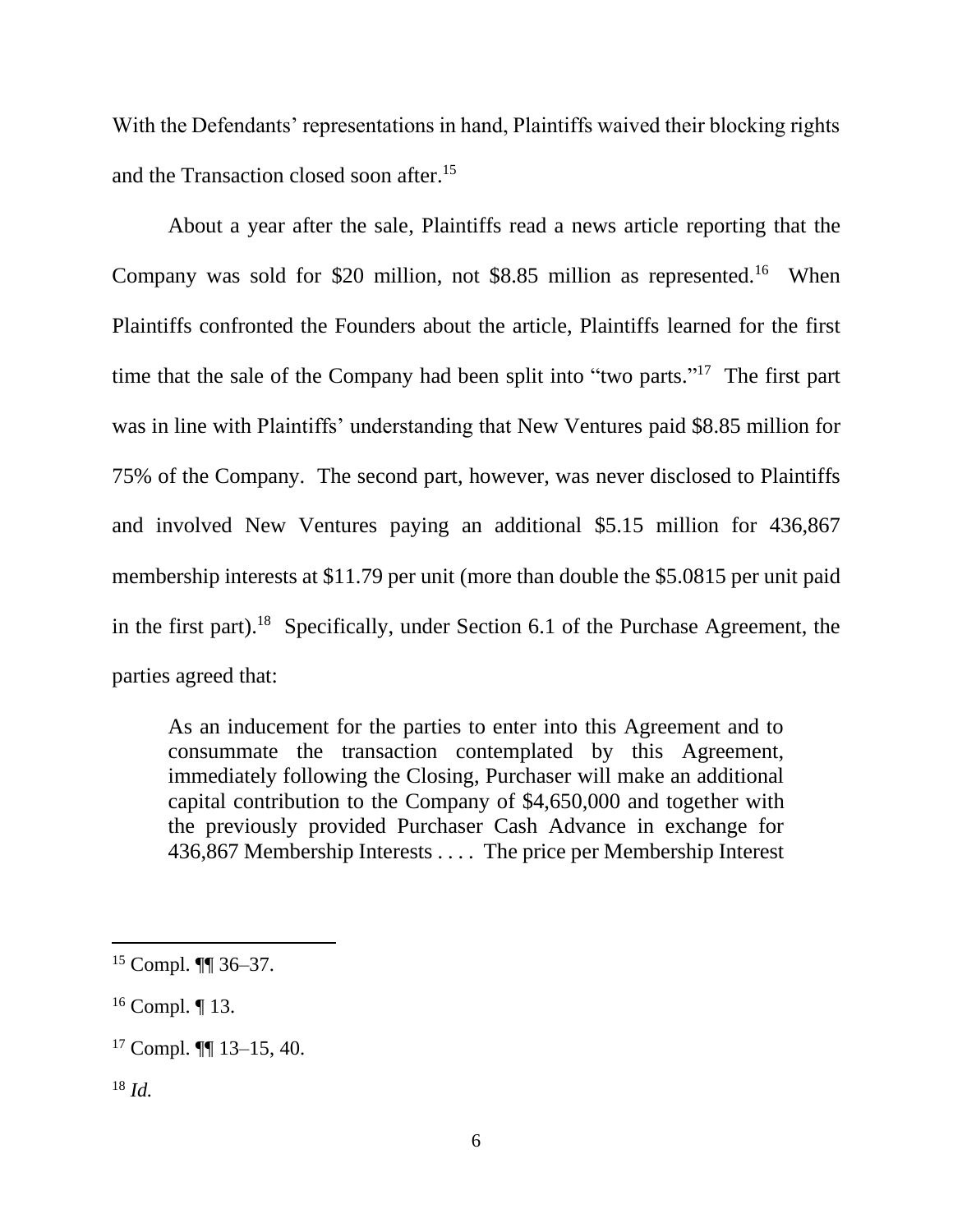to be used to determine the number of Membership Interests issued to the Purchaser  $\dots$  shall be equal to \$11.7885 per Membership Interest.<sup>19</sup>

Thus, according to Plaintiffs, Defendants' representations regarding the terms of the Purchase Agreement were knowingly false, and Plaintiffs relied on those representations to their detriment and Defendants' material benefit.<sup>20</sup>

The Complaint comprises three counts: Count One asserts fraud/fraudulent inducement based on misrepresentations in the NCAs against all Defendants; Count Two asserts breach of the NCAs against all Defendants; and Count Three, pursued only by LFI, asserts breach of contract against all Defendants for breaching an oral agreement to allow LFI to transform its Promissory Note into a convertible note or other equity investment in the Company.

The Founders initially filed a partial motion to dismiss Counts One and Three. For its part, Defendant Oars filed a motion for judgment on the pleadings as to all three counts. The Founders later filed a motion to join Oars in its motion for judgment on the pleadings.

<sup>&</sup>lt;sup>19</sup> Purchase Agreement § 6.1. The \$4,650,000 referenced in the Purchase Agreement was coupled with a \$500,000 Purchaser Cash Advance to reach the \$5.15 million consideration allegedly paid in the second part of the Transaction. *See* OAOB at 15.

<sup>&</sup>lt;sup>20</sup> Compl.  $\P$  14. Plaintiffs allege that "the value of the Founders' significant continuing member interest in the Company more than doubled, while the outside investors were bought out at a price below the true market value of the Company." Compl. ¶ 15. They further allege that, "[h]ad [they] known about the additional \$5 million being paid by the buyer, [they] never would have approved the sale or relinquished their interests in the Company." Compl. ¶ 2.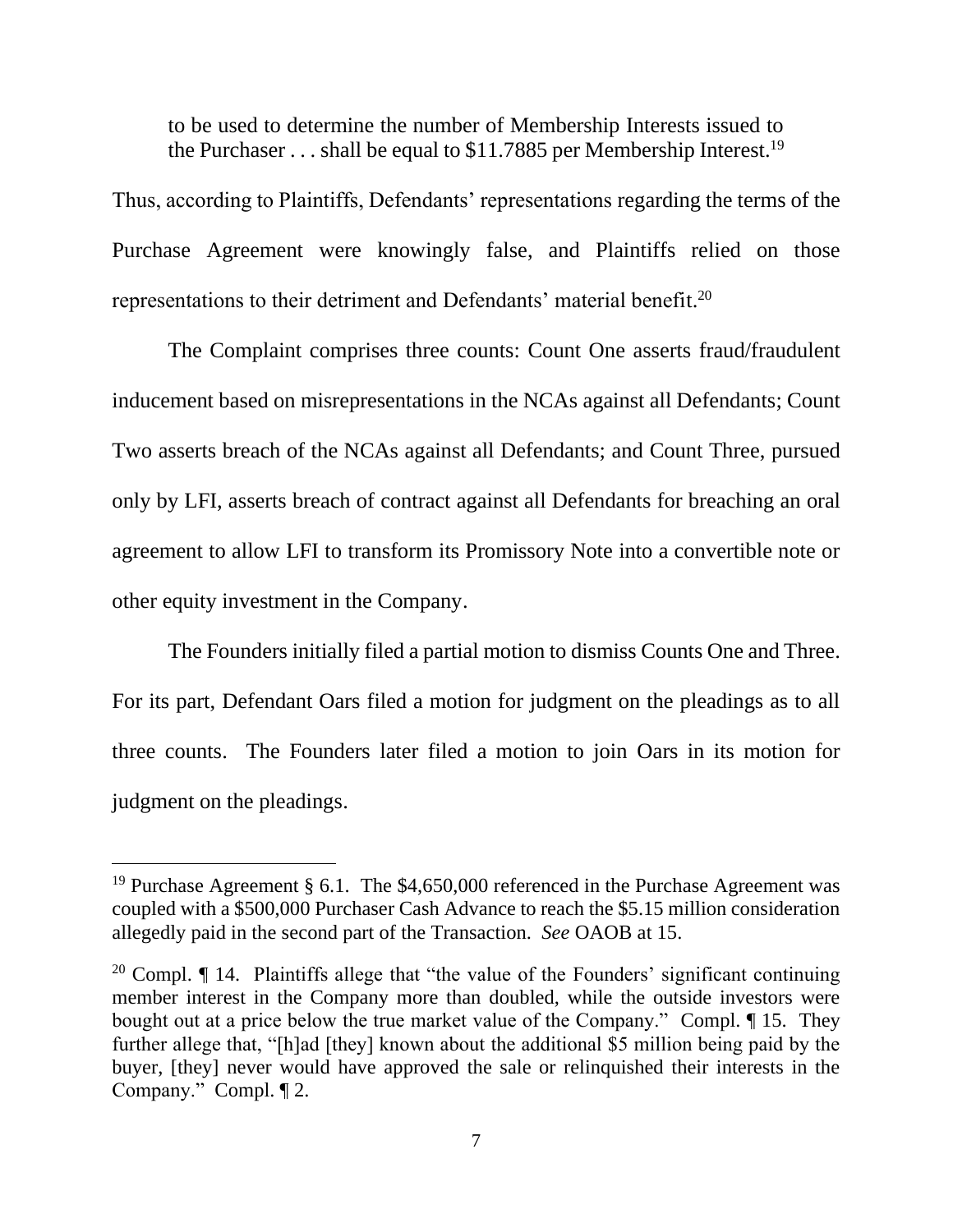#### **II. ANALYSIS**

Under Court of Chancery Rule 12(b)(6), the Court may dismiss a complaint for "failure to state a claim upon which relief can be granted."<sup>21</sup> The standards that govern a motion to dismiss under Rule 12(b)(6) are well settled:

(i) all well-pleaded factual allegations are accepted as true; (ii) even vague allegations are well-pleaded if they give the opposing party notice of the claim; (iii) the Court must draw all reasonable inferences in favor of the non-moving party; and (iv) dismissal is inappropriate unless the plaintiff would not be entitled to recover under any reasonably conceivable set of circumstances susceptible to proof.<sup>22</sup>

In all respects relevant here, the standard for granting a motion for judgment on the pleadings under Court of Chancery Rule 12(c) mirrors the standard implicated by

Rule  $12(b)(6)$ .<sup>23</sup>

When interpreting a contract for purposes of a motion to dismiss, this court is guided by our Supreme Court's instruction that "[d]ismissal is proper only if the defendants' interpretation is the *only* reasonable construction as a matter of law."<sup>24</sup>

 $21$  Ct. Ch. R.  $12(b)(6)$ .

<sup>22</sup> *Largo Legacy Gp. LLC v. Charles*, 2021 WL 2692426, at \*8 (Del. Ch. June 30, 2021) (cleaned up) (quoting *Savor, Inc. v. FMR Corp.*, 812 A.2d 894, 896–97 (Del. 2002)).

<sup>23</sup> *See Desert Equities, Inc. v. Morgan Stanley Leverage Equity Fund, II, L.P.*, 624 A.2d 1199, 1205 (Del. 1993).

<sup>24</sup> *Vanderbilt Income & Growth Assocs., L.L.C. v. Arvida/JMB Managers, Inc.*, 691 A.2d 609, 613 (Del. 1996) (emphasis in original); *see also EMSI Acq., Inc. v. Contrarian Funds, LLC*, 2017 WL 1732369, at \*11 (Del. Ch. May 3, 2017) ("Dismissal, pursuant to Rule 12(b)(6) is proper only if the defendants' interpretation is the only reasonable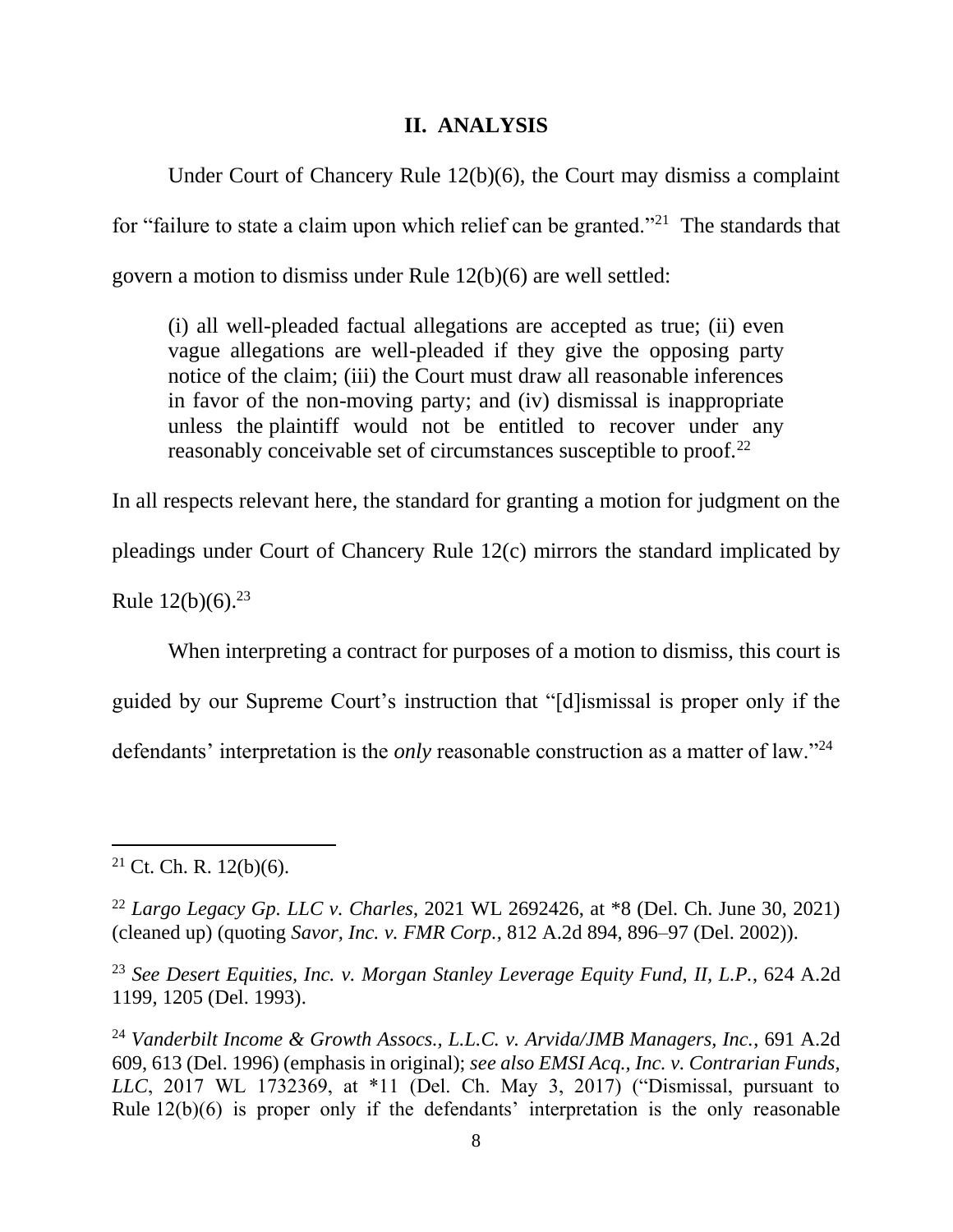#### **A. Count One (Fraud)**

In Count One, Plaintiffs allege Defendants made fraudulent misrepresentations to Plaintiffs in the NCAs and that Plaintiffs relied on the representations to their detriment when waiving their blocking rights.<sup>25</sup> To state a viable claim for fraud under Delaware law, the plaintiff must well-plead:

(i) a false representation, usually one of fact, made by a defendant; (ii) defendant kn[ew] or believe[ed] the representation was false, or ma[de] it with reckless indifference to the truth; (iii) an intent to induce the plaintiff to act or refrain from acting; (iv) the plaintiff act[ed] or refrain[ed] from acting in justifiable reliance on the representation; and (v) damage resulting from such reliance.<sup>26</sup>

The main thrust of Defendants' argument is that the fraud claim fails because Plaintiffs fail to identify a knowingly false representation. As explained below, I disagree.

# **1. Plaintiffs' Interpretation of the NCAs Is Reasonable**

Front and center in both the fraud claim and breach of contract claim in Count

Two are the representations contained in Sections 4(b) and (c) of the NCAs. They

read in full as follows:

construction as a matter of law.") (citing *VLIW Tech., LLC v. Hewlett-Packard Co.*, 840 A.2d 606, 615 (Del. 2003)).

<sup>&</sup>lt;sup>25</sup> Compl. **II** 45–46, 50.

<sup>26</sup> *Infomedia Gp., Inc. v. Orange Health Sols., Inc.*, 2020 WL 4384087, at \*3 (Del. Super. Ct. July 31, 2020) (citing *Stephenson v. Capano Dev., Inc.*, 462 A.2d 1069, 1074 (Del. 1983)).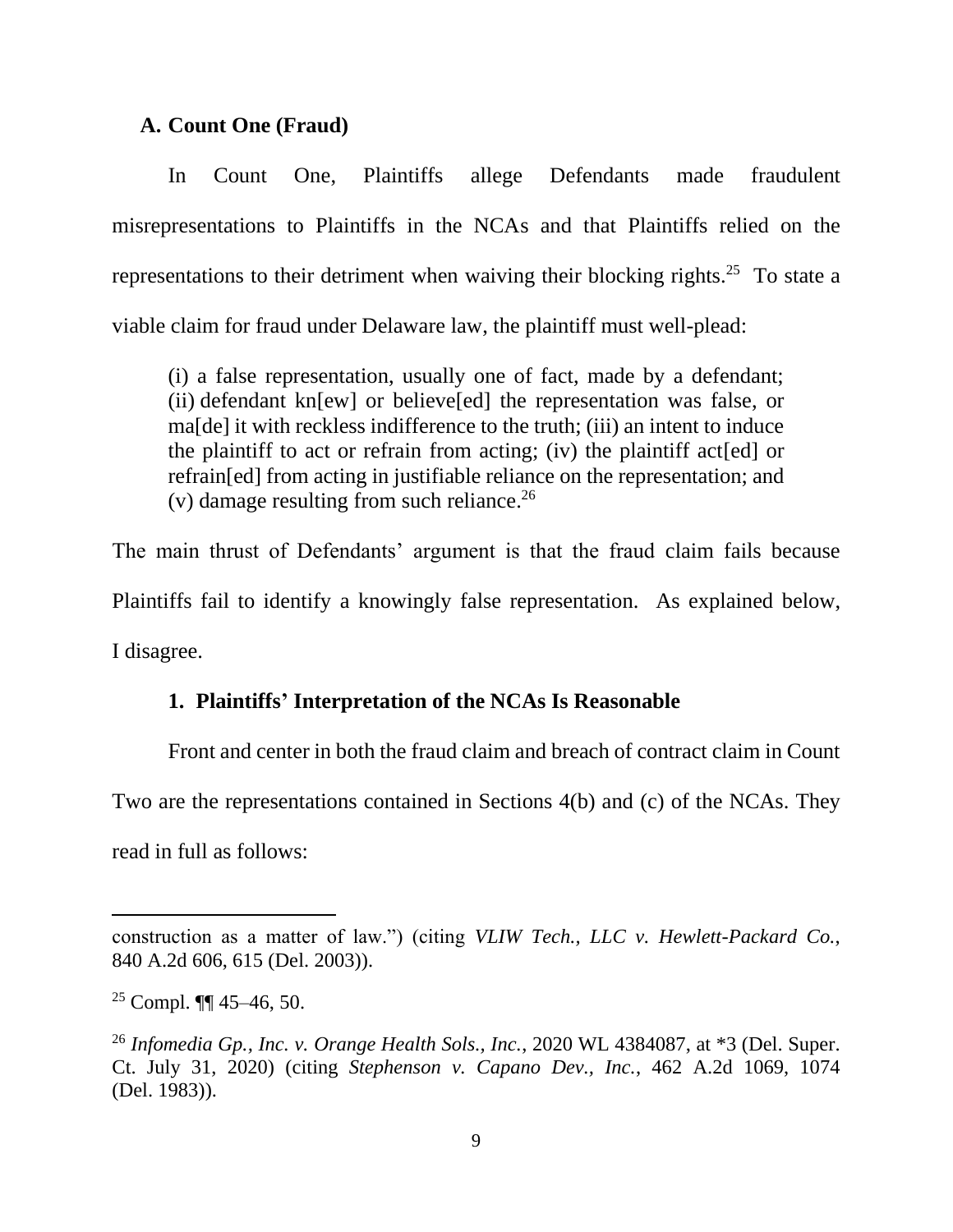(b) No Seller will receive more than \$5.0815 per each Company membership interest the Seller is transferring at Closing.

(c) Except with respect to the purchase price for the Company membership interests Sellers are transferring at Closing, none of the Sellers will receive any other cash payments or other valuable inducements in connection with the Closing with respect to such membership interests, including any right to receive delayed payments or escrowed amounts deposited at the time of the Closing. For the avoidance of doubt, this representation does not relate to any employment contracts, consulting contracts or benefits plans relating to services any of the Sellers may provide after the Closing nor does it relate to ordinary salaries, bonuses, or the future sale of membership interests any of the Sellers retain after the Closing.<sup>27</sup>

Put simply, Defendants argue that these representations are true. All sellers, they say, including Plaintiffs and the Founders, received the same price for the membership units sold—\$5.0815. This is undisputed.<sup>28</sup> Thus, as represented, Defendants did not "receive any other cash payments or other valuable inducements in connection with the Closing *with respect to such membership interests*." 29 Moreover, the NCAs clarified that "this representation does not relate to . . . the future sale of membership interest any of the Sellers retain after Closing."30

<sup>&</sup>lt;sup>27</sup> NCAs § 4(b)–(c).

<sup>28</sup> Tr. of Oral Arg. on Defs. Swati (Mia) Saini Duchnowski and Laura Lisowski Cox's Partial Mot. to Dismiss and Def. Oars + Alps LLC's Mot. for J. on the Pleadings ("Oral Arg. Tr.") at 70:8–16.

<sup>&</sup>lt;sup>29</sup> NCAs § 4(c) (emphasis added).

<sup>30</sup> *Id.*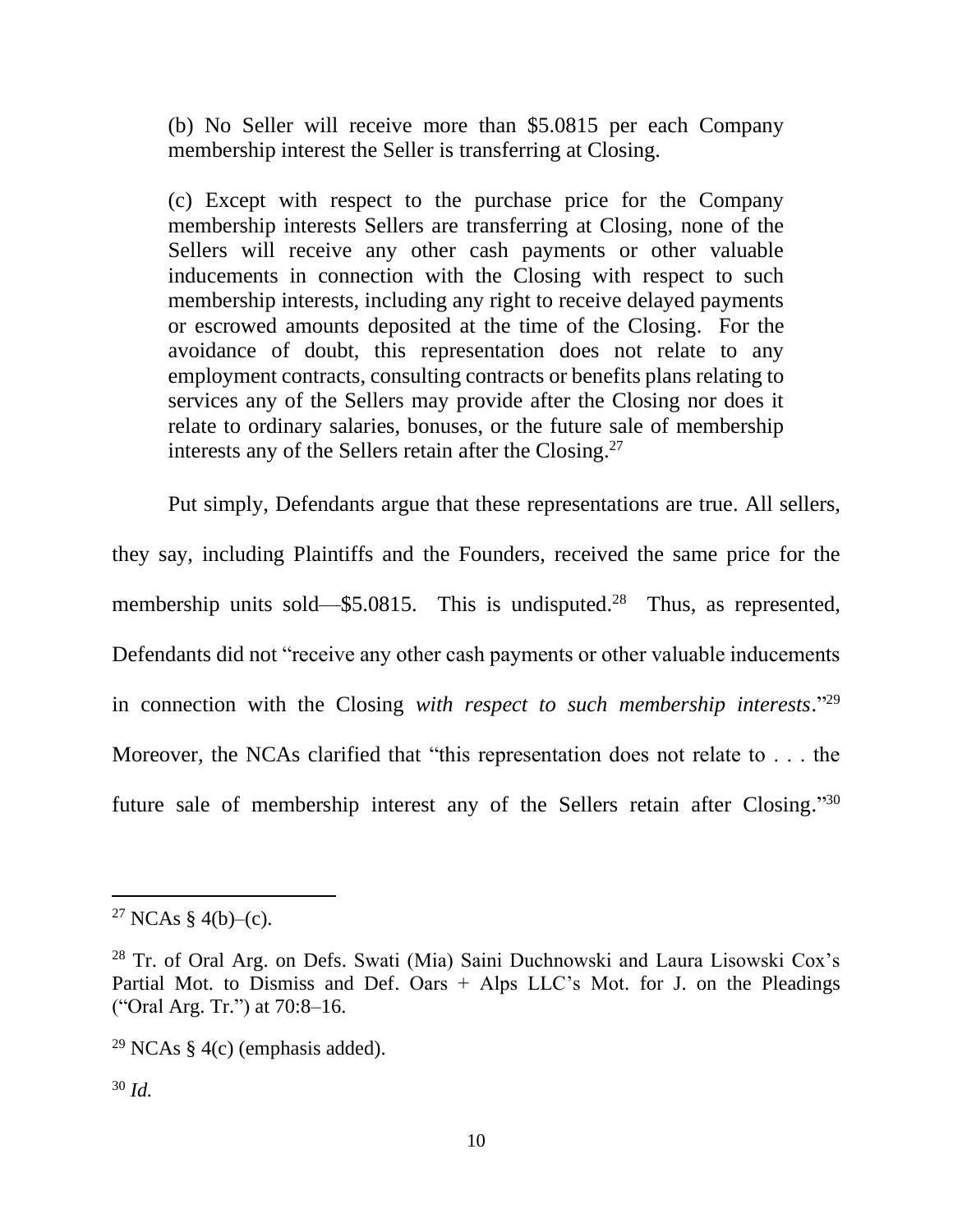The additional \$5.15 million from New Ventures, from Defendants' perspective, was consideration for a separate transaction that falls outside of the representations in Sections 4(b) and (c) because it involved the "future sale of membership interests." 31

While Defendants' interpretation of the NCAs is reasonable, it is not the only reasonable interpretation, especially given the context in which the representations at issue were made. The high level of confidentiality requested by New Ventures prohibited Plaintiffs from ever reviewing the Purchase Agreement before having to decide how to proceed with their interests in the Company, including whether to waive important blocking rights.<sup>32</sup> This dynamic prompted Plaintiffs and Defendants to enter into the NCAs, which in turn reflected that Plaintiffs were forced to rely exclusively upon the "accuracy and good faith representations of the

<sup>31</sup> *Id.*

<sup>32</sup> *See* NCAs § B ("Because of the confidentiality obligations imposed on the Company by the Purchaser, the Holder and its representative have not had the opportunity to review the Purchase Agreement . . . [I]n entering into this Agreement, the Holder is relying on the accuracy and good faith of the representations of the Founders and the Company as to the terms of the Purchase Agreement and related documents); NCAs § E ("Pursuant to the Holder's Note Purchase Agreement, the Sellers may not transfer the membership interests in the Company contemplated by the Purchase Agreement without the consent of the Holder while the Holder's Note remains outstanding.); *see also* Compl. ¶¶ 32–34.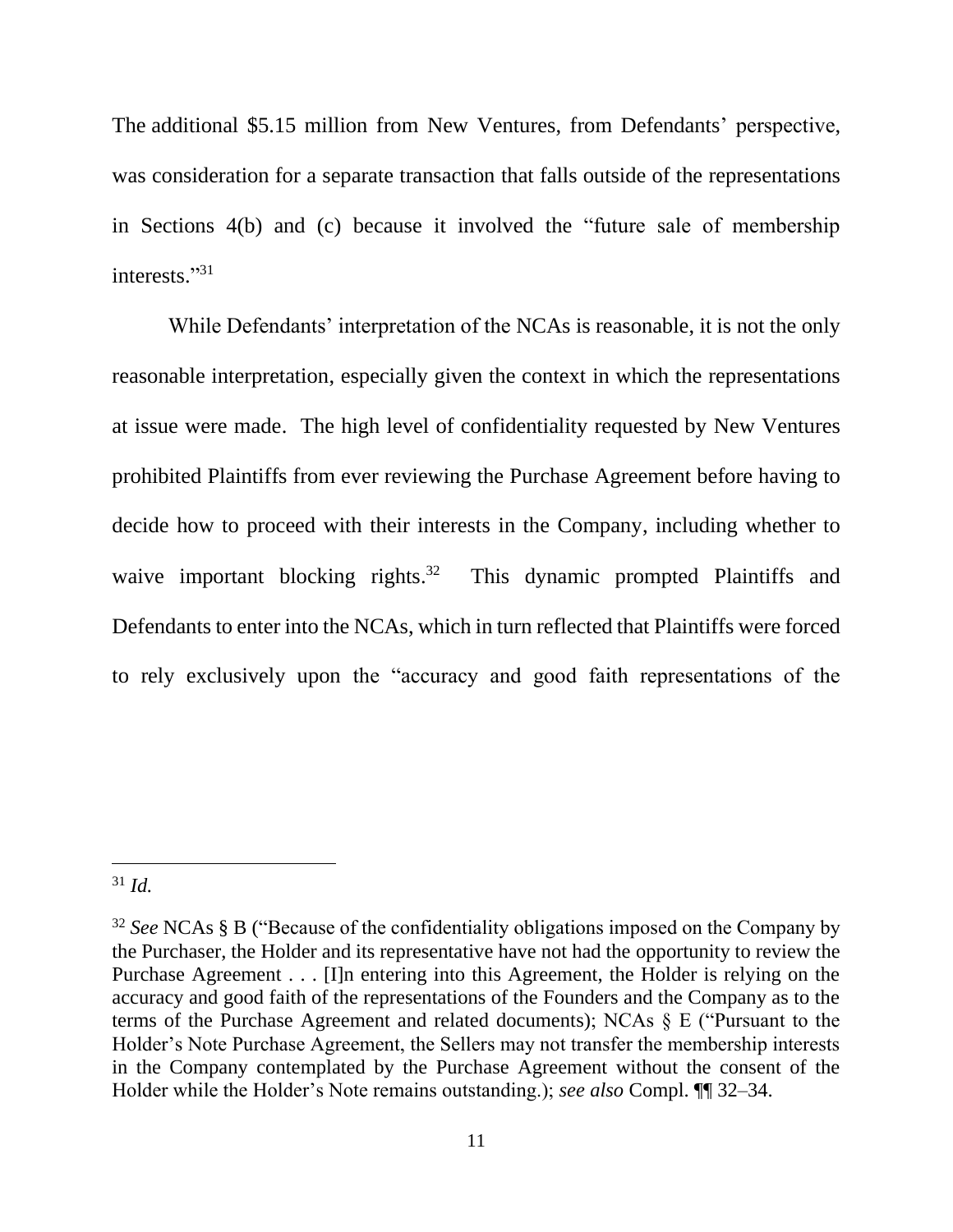[F]ounders and the Company as to the terms of the Purchase Agreement and related documents."<sup>33</sup>

When subsequent information revealed that the Purchase Agreement also required New Ventures to invest an additional \$5.15 million into the Company, Plaintiffs maintained that this payment was a "valuable inducement" to the Founders, as that term appears in Section 4(c) of the NCAs, to enter into the Purchase Agreement. Although each member ostensibly received the same price per membership interest sold, it is reasonably conceivable that the second part of the Transaction actually reflects additional value for the Founders that was not shared with other members, including Plaintiffs.<sup>34</sup> Indeed, Plaintiffs allege that New Ventures' offer, as reflected in the first part of the Transaction, actually represented "a lower value than other potential investors placed on the Company," yet Defendants elected to accept the offer nevertheless.<sup>35</sup> It is reasonable to infer from this fact that New Ventures' further investment in the Company, and the value that investment created for the Founders' retained membership units, induced Defendants to accept a lower offer from New Ventures with respect to the units sold in the first part of the Transaction.

 $33$  NCAs § B.

<sup>34</sup> Compl. ¶ 38.

<sup>35</sup> Compl. ¶ 30.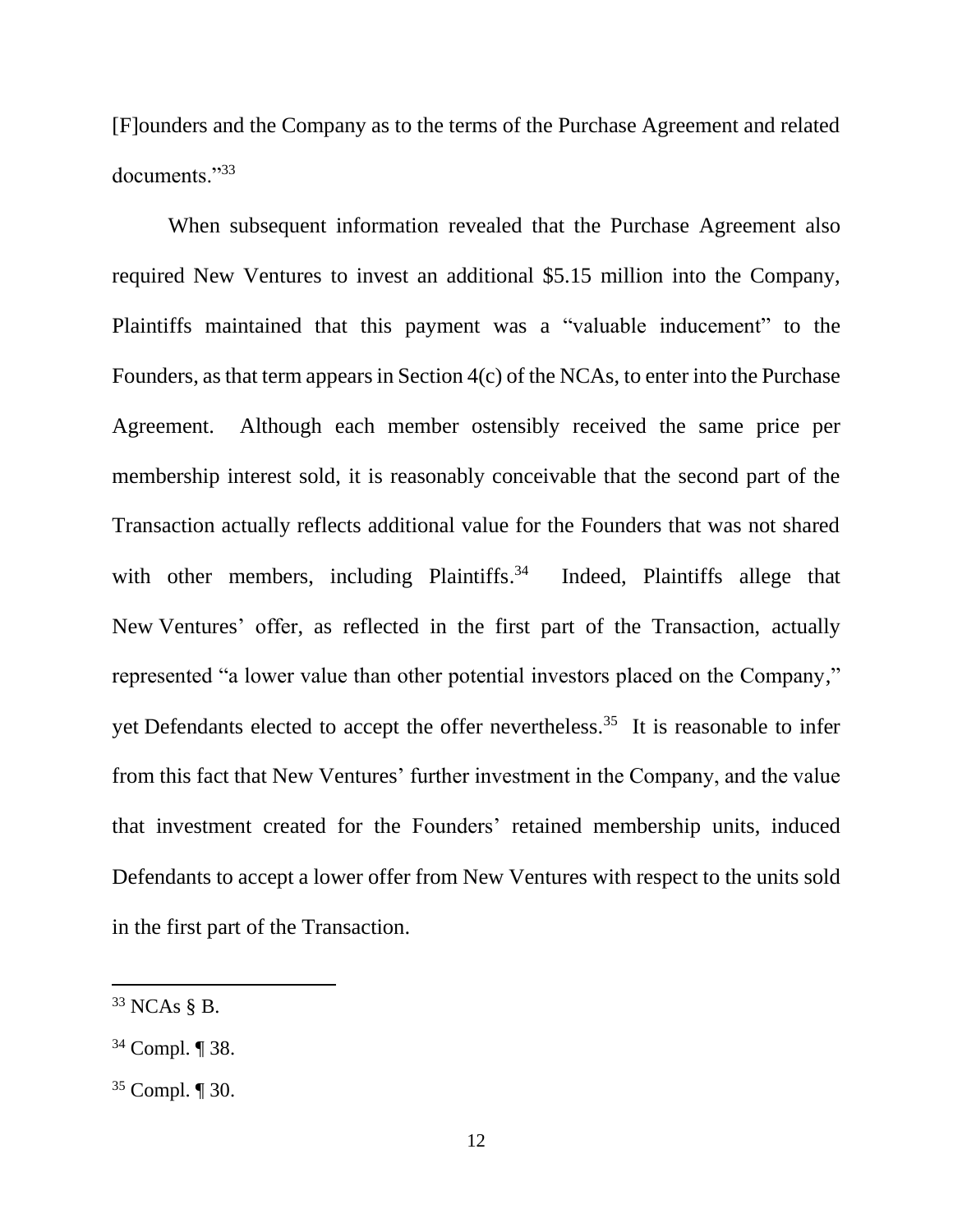In this regard, Defendants argue that New Ventures' additional investment in the Company, as a matter of undisputed fact and contract, does not change the amount paid "with respect to such membership interests" that were sold as part of the Transaction.<sup>36</sup> I disagree that this is the only reasonable inference to be drawn from the Complaint. Just because Defendants did not receive any additional funds "with respect to such membership interests" does not mean that Defendants did not receive "an inducement" that motivated them to agree to sell their membership interests in the Transaction. <sup>37</sup> Again, the very language of the Purchase Agreement described the additional contribution as "an inducement for the parties to enter into this Agreement and to consummate the transaction."<sup>38</sup> That the inducement may have related to the *retained shares* does not mean it did not also relate to the *sold shares*.

Defendants' argument that the investment occurred post-closing and thus falls within the representation's carve-out of "future sale[s] of membership interests" also fails, at least for now. Whether New Ventures' investment occurred simultaneous with the closing or post-closing is vigorously disputed by the parties<sup>39</sup> and, more

<sup>36</sup> NCAs § 4(c); OAOB at 27.

<sup>37</sup> *See* NCAs § 4(c).

<sup>38</sup> Purchase Agreement § 6.1.

<sup>&</sup>lt;sup>39</sup> *Compare* OAOB at 15 (referring to the \$5.15 million payment as a "Post-Closing Cash" Investment") *with* Pls.' Combined Br. in Opp'n to Defs.' Dispositive Mots. ("PB")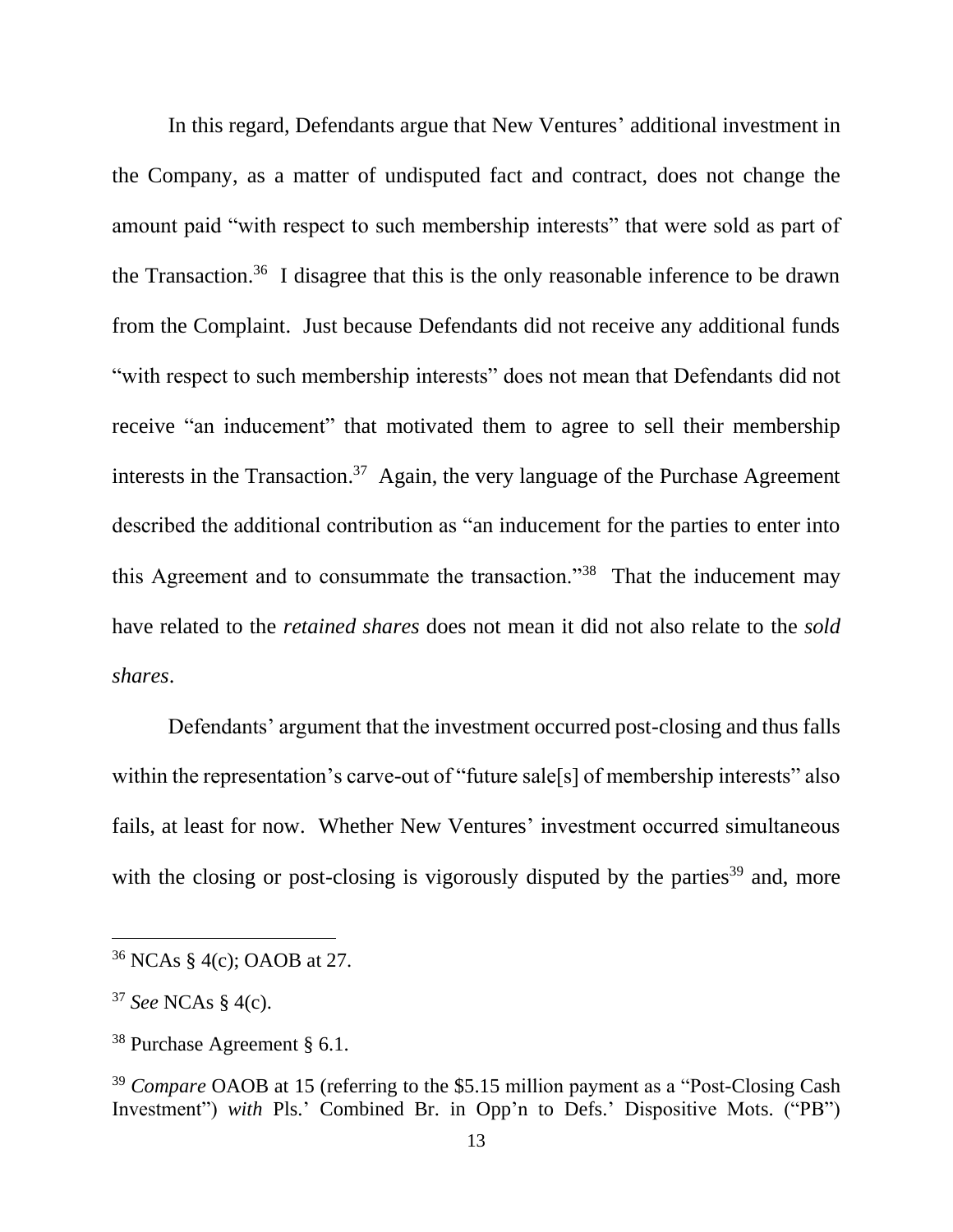importantly, the timing of the alleged "parts" of the Transaction is inconsistently described within the Purchase Agreement itself.<sup>40</sup> Given these conflicting provisions, I cannot say as a matter of pleading or as a matter of law that the Purchase Agreement unambiguously provides that the post-closing investment was a future sale of membership interests such that the second part of the Transaction falls outside of the representations in the NCAs.

#### **2. Plaintiffs Have Well-Pled the Other Elements of Fraud**

Defendants also argue that Plaintiffs have not adequately pled the other *prima facie* elements of fraud under Delaware law. But, as Plaintiffs point out, and as the court made clear in *Prairie Capital III LP v. Double E Holding Corp.*, "[w]hen a party sues based on a written representation in a contract, . . . satisfying the

<sup>(</sup>D.I. 30) at 3–5 (stating the \$5.15 million payment was made in connection with the transaction, rather than post-closing).

<sup>40</sup> *Compare* Purchase Agreement § 2 ("All proceedings to be taken and all documents to be executed and delivered by all parties hereto at the closing . . . will be taken and executed *simultaneously*, and no proceedings will be deemed taken nor will any documents be deemed executed or delivered until all take place, are executed and are delivered.") (emphasis added) *with* Purchase Agreement § 6.1 ("[I]mmediately *following the Closing*, Purchaser will make an additional capital contribution to the Company of \$4,650,000 . . . .") (emphasis added). As Plaintiffs point out, the Purchase Agreement required as a deliverable for Closing the execution of the subscription agreement and a restated LLC agreement, which allows a reasonable inference that, at Closing, New Ventures had already acquired the additional interests. PB at 15 (referring to Purchase Agreement §§ 2.3(a)(ii), (x), 2.3(b)(ii), (iii)).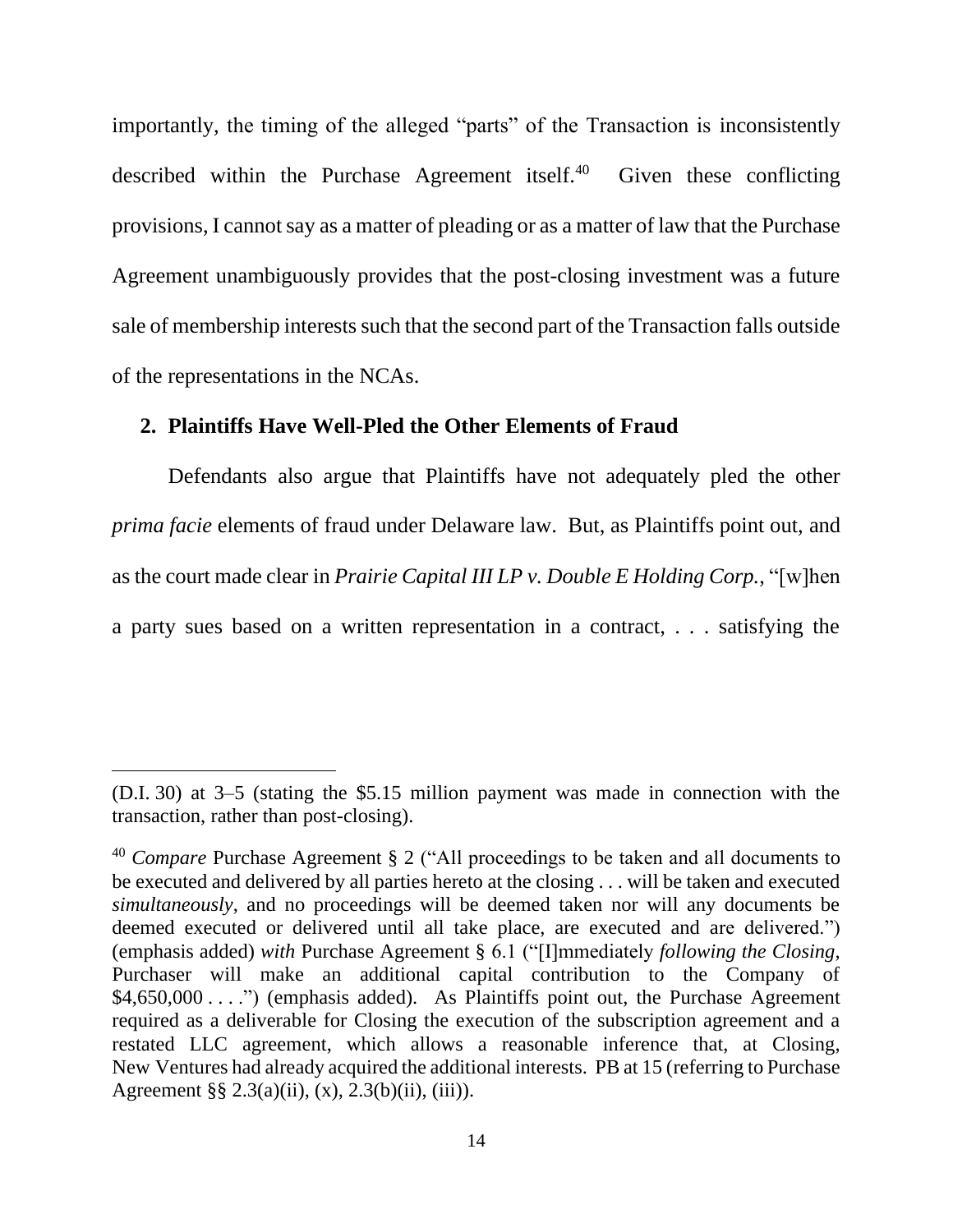remaining elements [of fraud] at the pleading stage is relatively straightforward."<sup>41</sup> That observation holds true here.

First, as discussed above, Plaintiffs well-plead that Defendants made false representations in the NCAs. Second, Plaintiffs allege that Defendants knowingly made that misrepresentation and, unlike the other elements of fraud, knowledge may be averred generally.<sup>42</sup> Third, Plaintiffs allege that "Defendants made the misrepresentations to induce Plaintiffs into entering into the Note Cancellation Agreement,"<sup>43</sup> and, as the *Prairie Capital* court noted, "[i]t is reasonably inferable that the defendants intended to induce reliance on the representations because they appeared in a written agreement."<sup>44</sup> Fourth, Plaintiffs well-plead that they acted in justifiable reliance on the representation by entering into the Purchase Agreement and voluntarily surrendering their contractual right to block the Transaction.<sup>45</sup> And

 $45$  Compl.  $\P$  49.

<sup>41</sup> *Prairie Cap. III LP v. Double E Hldg. Corp.*, 132 A.3d 35, 62 (Del. Ch. 2015); *see id.* ("It is reasonably inferable that the defendants intended to induce reliance on the representations because they appeared in a written agreement. For the same reason, it is reasonably inferable that the plaintiff relied on the representations when entering into the agreement. The plaintiff can claim causally related harm because it entered into an agreement it otherwise would not have signed.").

<sup>42</sup> Ct. Ch. R. 9(b); *see* Compl. ¶ 45 ("At the time they made these representations, Defendants knew the representations were false.").

<sup>43</sup> Compl. ¶ 46.

<sup>44</sup> *Prairie Cap. III LP*, 132 A.3d at 62.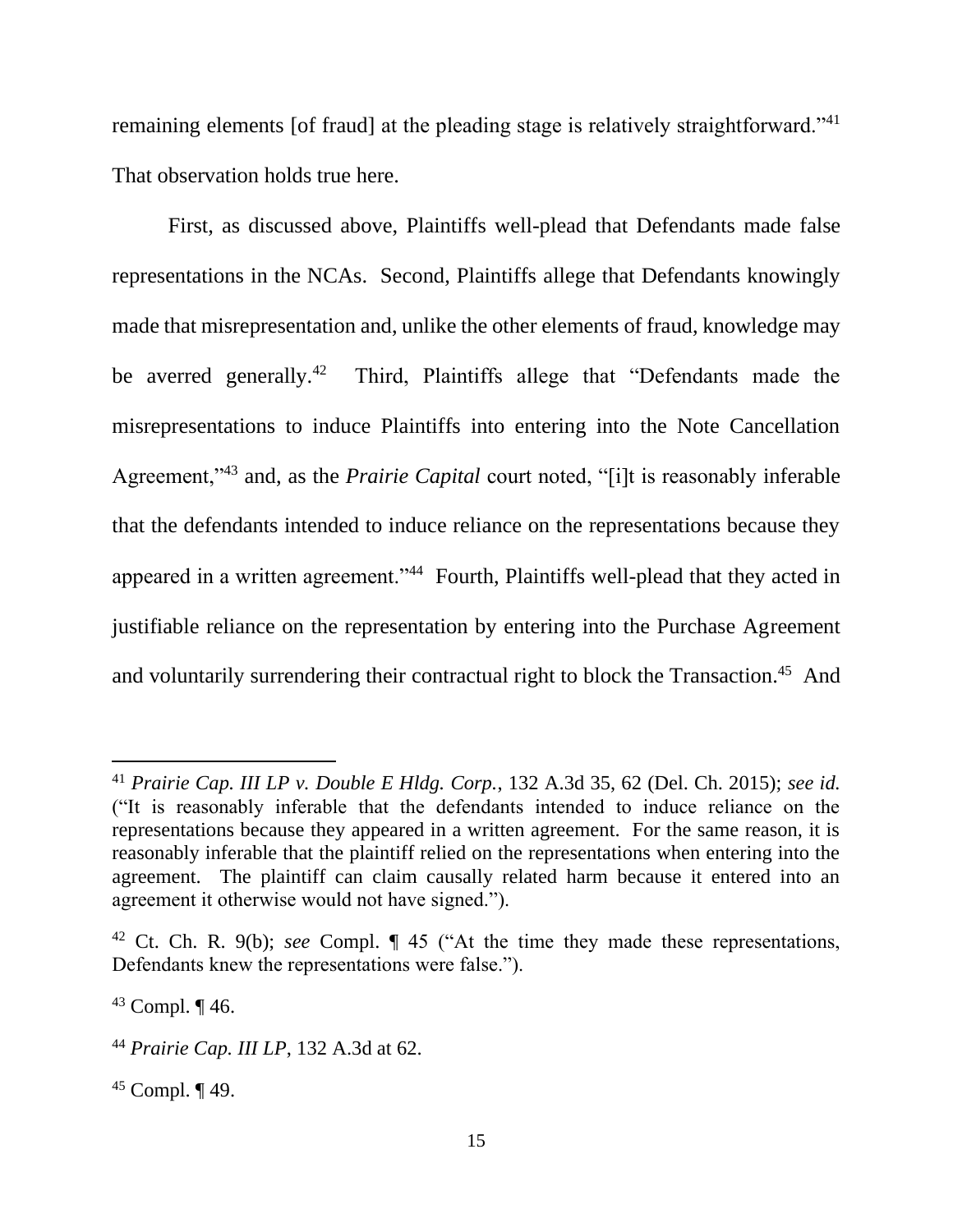finally, Plaintiffs well-plead they were damaged by giving up their valuable interests in Oars and their blocking rights to the Transaction "without appropriate compensation."<sup>46</sup>

Defendants argue Plaintiffs have not adequately alleged that Defendants knew their contractual representations were false, but again, knowledge may be averred generally and Plaintiffs "need only allege facts sufficient to support a reasonable inference that the representations were knowingly false."<sup>47</sup> According to Plaintiffs, Defendants knowingly executed a Purchase Agreement explicitly stating they were receiving a self-described inducement to enter into the Transaction while, at the same time, they represented to Plaintiffs that no such inducement was made.<sup>48</sup> That is enough to well plead knowledge under Chancery Rule 9.

Defendants also argue that Plaintiffs fail to plead justifiable reliance or damages because the convertible notes would have matured soon after the Transaction, and Plaintiffs would have received less on the matured notes than they

<sup>46</sup> Compl. ¶ 50.

<sup>47</sup> *Prairie Cap. III LP*, 132 A.3d at 62; *see also Valley Joist BD Hldgs., LLC v. EBSCO Indus., Inc.*, — A.3d —, 2021 WL 6012466, at \*3 (Del. Dec. 20, 2021) (emphasizing that knowledge of the falsity of a representation may be "averred generally" and that the plaintiff need only well plead "facts from which it can reasonably be inferred" that the falsity "was knowable and that the defendant was in a position to know it").

<sup>48</sup> Compl. ¶¶ 2, 35, 38.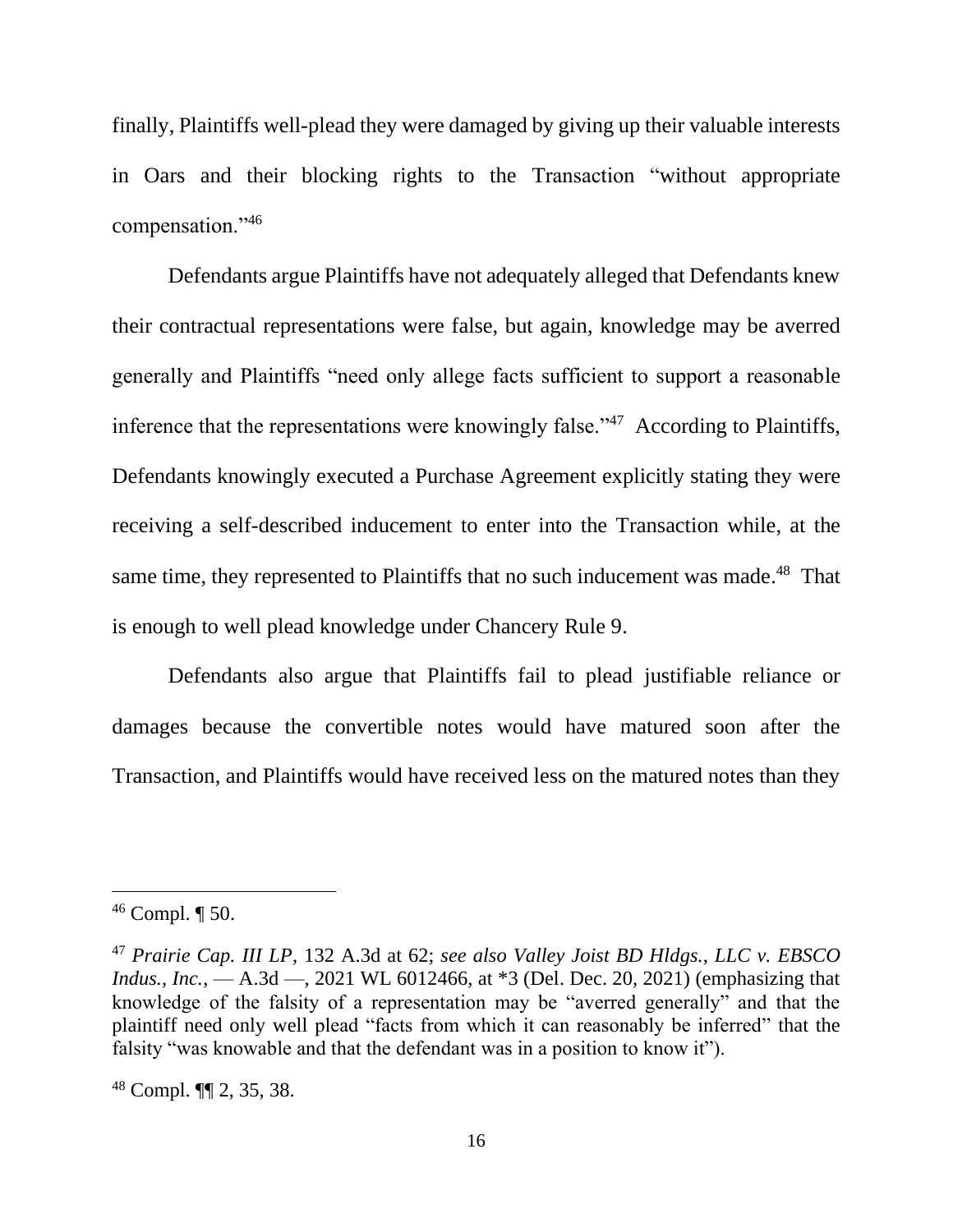received in the Transaction.<sup>49</sup> But, as Plaintiffs point out, rather than hold their notes to maturity, they could have converted their notes into membership interests in Oars so that they could participate in any future sale of the Company, presumably at a higher value.<sup>50</sup> That, for now, is enough to survive dismissal.

With that said, I agree with Defendants that, to the extent Plaintiffs' claim for fraud is based on the Promissory Note payoff letter, it must fail. As explained below, Plaintiffs' claim that the Promissory Note carried conversion rights is not well-pled. And, by its express terms, the Promissory Note permitted the Company to prepay the note at any time before the maturity date, which is exactly what occurred, as confirmed in the payoff letter.<sup>51</sup> Thus, because Plaintiffs received all they were contractually due, Plaintiffs cannot satisfy the elements of damages or reliance with respect to this aspect of their fraud claim. Additionally, as Defendants note,

<sup>49</sup> OAOB at 21–22, 29–30.

<sup>50</sup> Oars argues in its Reply Brief that because this point is not pled in the Complaint, Plaintiff cannot argue the point now. *See* Def. Oars + Alps LLC's Reply Br. in Further Supp. of its Mot. for J. on the Pleadings (D.I. 34) at 13. But Plaintiffs make their observations regarding the note conversion option directly in response to Oars's argument that blocking the Transaction and *doing nothing else* would result in maturation of the notes and less value to Plaintiffs. Therefore, in my view, the responsive argument is not an attempt to amend a pleading but, instead, is simply an observation that Defendants' perspective regarding maturation of the notes is not the only reasonable inference to be drawn from what has already been pled.

<sup>&</sup>lt;sup>51</sup> Promissory Note § 3 ("Maker [defined as Oars & Alps LLC] shall have the right, at any tie, to prepay this Note . . . ."); OAOB Ex. 3 ("Payoff Letter").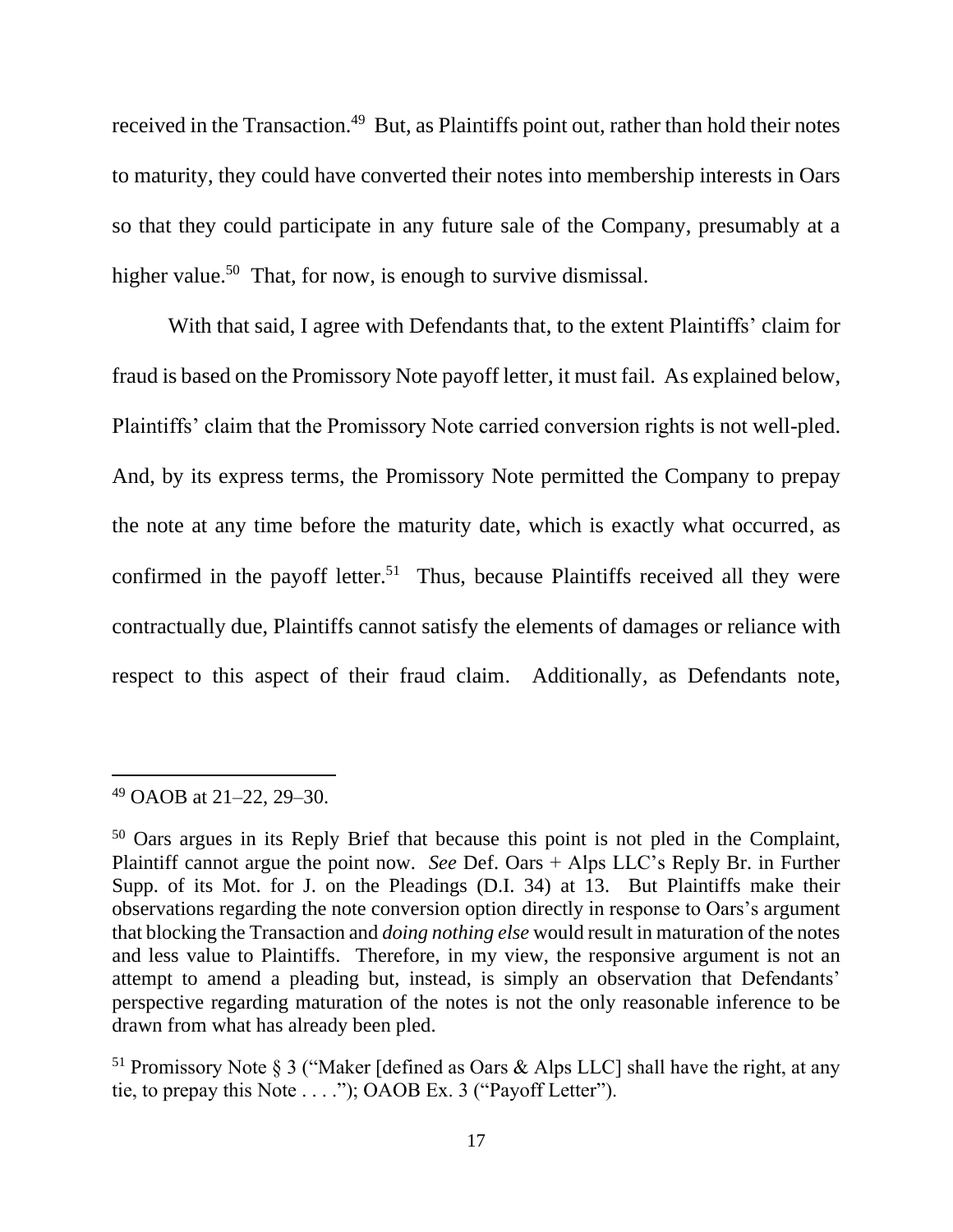Plaintiffs did not respond to this argument in their brief and have, therefore, conceded it.<sup>52</sup>

# **3. The "Anti-Bootstrapping Rule"**

Defendants also argue that Plaintiffs' fraud claim is actually an improperly "bootstrapped" breach of contract claim and, therefore, must be dismissed under the so-called "anti-bootstrapping rule."<sup>53</sup> Of course, the parties have proffered very different constructions of the anti-bootstrapping rule, which suggests the "rule" has not yet evolved as such. Defendants see the anti-bootstrapping rule as a statement of the general proscription under Delaware law that prohibits a plaintiff from pleading "fraud and breach of contract claims [] contemporaneously," and maintain that an exception to this general rule only applies where the fraud claim is premised on conduct 'separate and distinct' from the conduct underlying the alleged breach of contract"<sup>54</sup> or on "a violation of an independent duty imposed by law."<sup>55</sup> In response,

<sup>52</sup> *See, e.g.*, *Emerald P'rs v. Berlin*, 2003 WL 21003437, at \*43 (Del. Ch. Apr. 28, 2003) ("It is settled Delaware law that a party waives an argument by not including it in its brief."), *aff'd*, 840 A.2d 641 (Del. 2003) (TABLE).

<sup>53</sup> OAOB at 33–34; Founders' OB at 8–11.

<sup>54</sup> Founders' OB at 1; *see also id.* at 10 (quoting *Furnari v. Wallpang*, 2014 WL 1678419, at \*8 (Del. Super. Ct. Apr. 16, 2014)).

<sup>55</sup> *Id.* at 9 (citing *ITW Glob. Invs. Inc. v. Am. Indus. P'rs Cap. Fund IV, L.P.*¸ 2015 WL 3970908, at \*6 (Del. Super. Ct. June 24, 2015) (quoting *Midland Red Oat Realty, Inc. v. Freidman, Billings & Ramsey & Co.*, 2005 WL 445710, at \*3 (Del. Super. Ct. Feb. 23, 2005))).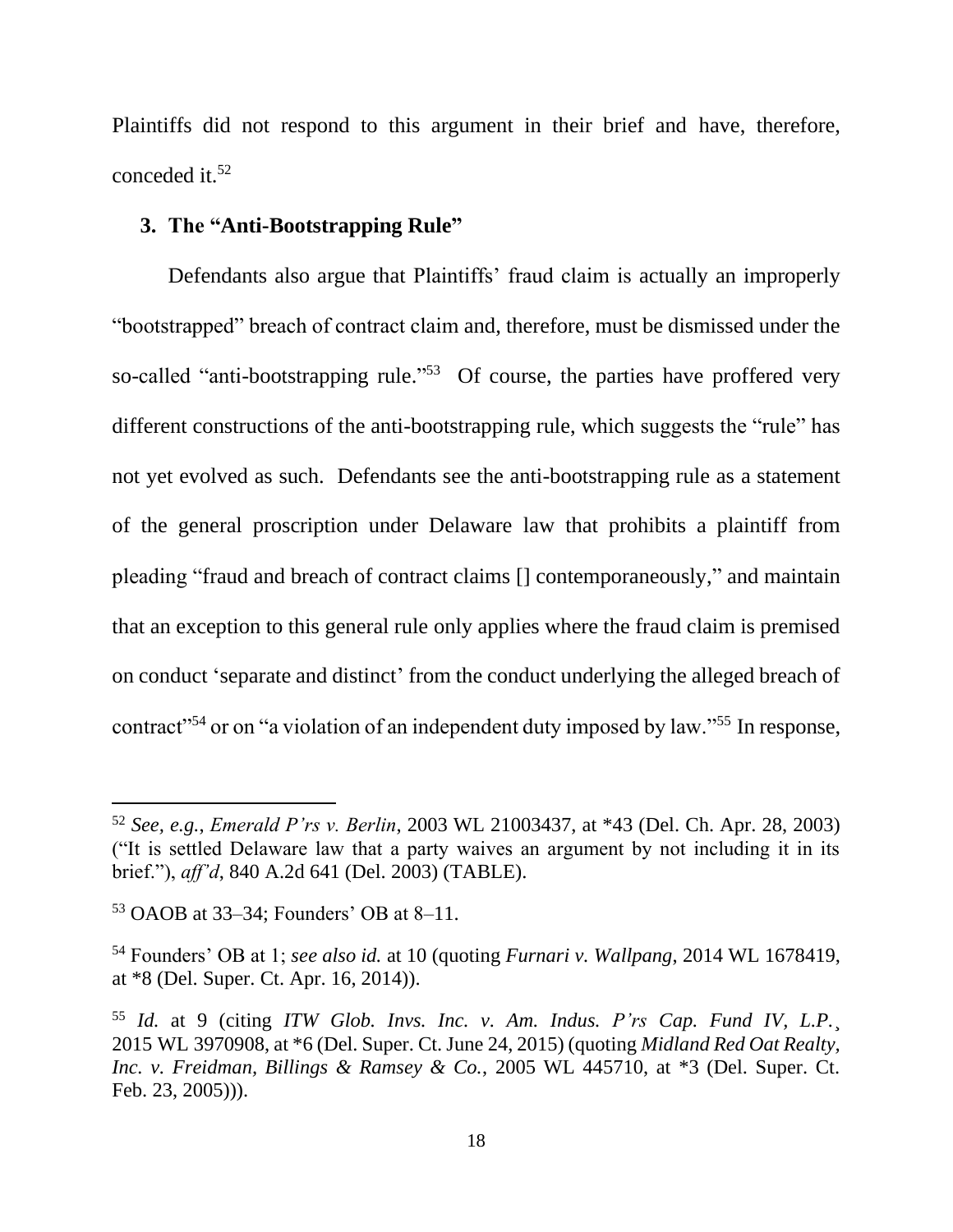Plaintiffs argue that the anti-bootstrapping rule is itself an exception that should be applied to bar a fraud claim only when a plaintiff seeks to convert a clear breach of contract claim into a fraud claim by adding vague allegations of fraudulent inducement or allegations that the defendant never intended to perform.<sup>56</sup> At oral argument, counsel for all parties observed that Delaware caselaw on the antibootstrapping doctrine is "a little bit muddled" and "all over the place."<sup>57</sup> Even a cursory review of the substantial Delaware jurisprudence on this subject reveals that "a little bit muddled" may understate the point.

For their part, Defendants point to authority where courts appear to hold that a plaintiff can avoid the anti-bootstrapping rule only by alleging conduct giving rise to the fraud that is separate and distinct from the conduct giving rise to the breach of contract or that reflects a violation of an independent legal duty (separate from the contract). 58 This conception of *prima facie* fraud, in my view, is too limiting. To be sure, a plaintiff can avoid the anti-bootstrapping rule by pleading facts in support of

<sup>56</sup> PB at 20 (citing *Swipe Acq. Corp. v. Krauss*, 2020 WL 5015863, at \*11 (Del. Ch. Aug. 25, 2020)) ("A contracting party may not 'bootstrap' a breach of contract claim into a fraud claim merely by adding the words 'fraudulently induced' or alleging that the contracting parties never intended to perform.") (internal quotation marks omitted).

<sup>57</sup> Oral Arg. Tr. at 75:13–15 (counsel noting that "everyone seems to concede that some of the case law is a little bit muddled in some of the verbiage that they use"); *id.* at 33:13–15 (counsel stating that "the bootstrapping cases are a little bit all over the place on this").

<sup>58</sup> Founders Br. at 8–11 (collecting cases).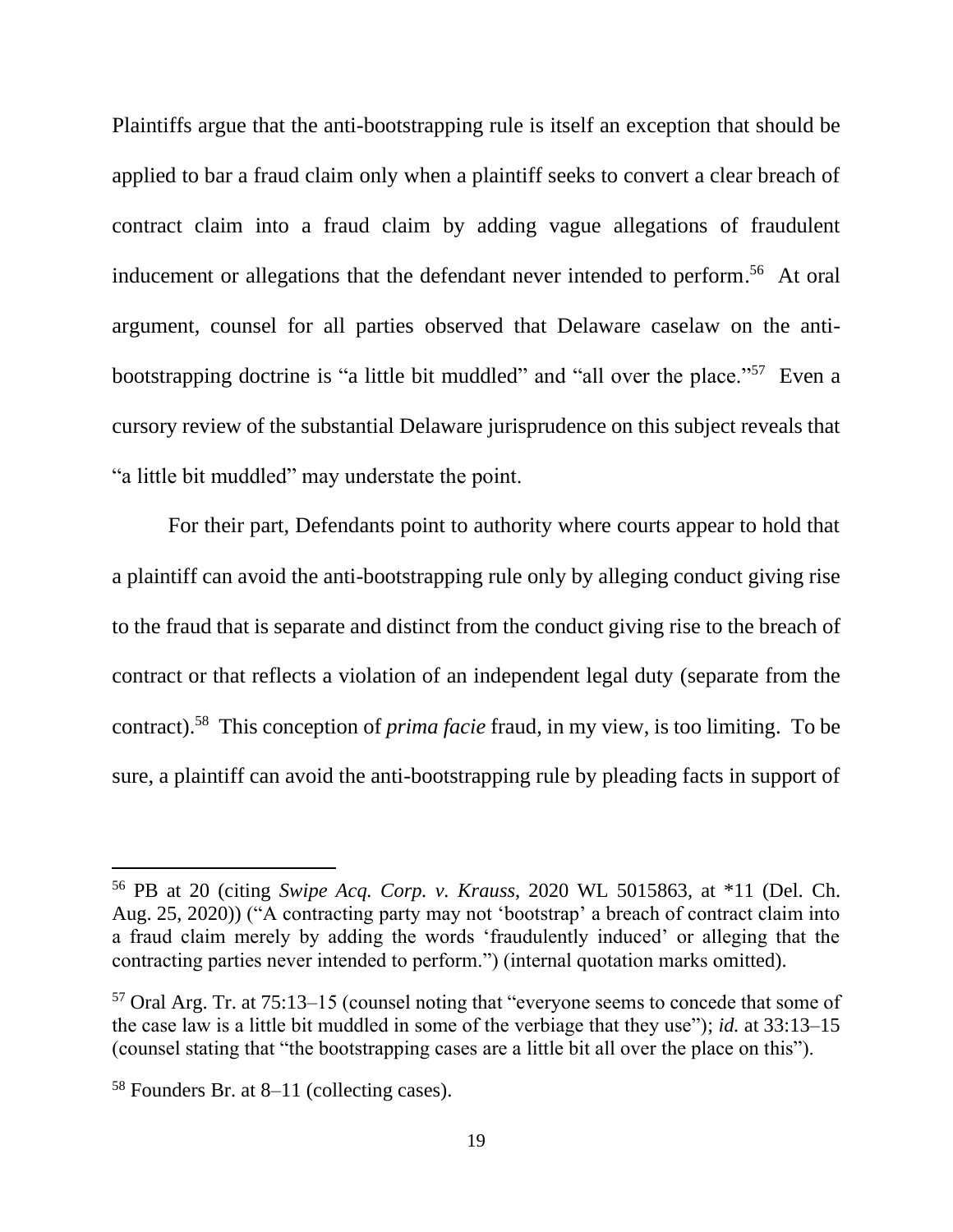a fraud claim that have nothing to do with the facts pled in support of a separately alleged breach of contract. That proposition, I think, is self-evident. But a plaintiff can also plead a fraud claim that is not the product of improper bootstrapping by alleging facts that support an inference that the defendant knowingly made false representations in a contract on which the plaintiff justifiably relied, and then breached that contract by violating the representation(s) that were falsely made. That scenario, if well pled, supports at least two viable claims––fraud *and* breach of contract.<sup>59</sup>

In my view, the anti-bootstrapping rule bars a fraud claim where the plaintiff merely "adds the term 'fraudulently induced' to a complaint or alleges that the defendant never intended to comply with the agreement at issue at the time the parties entered into it," but it does not prevent a fraud claim against defendants who "knew [contractual representations] were false, and yet made them anyway."<sup>60</sup>

<sup>59</sup> *See* PB at 20–21 (discussing *Anschutz Corp. v. Brown Robin Cap., LLC*, 2020 WL 3096744, at \*11 (Del. Ch. June 11, 2020); *Narrowstep, Inc. v. Onstream Media Corp.*, 2020 WL 5422405 (Del. Ch. Dec. 22, 2010); *Osram Sylvania Inc. v. Townsend Ventures, LLC*, 2013 WL 6199554 (Del. Ch. Nov. 19, 2013); and *ITW Glob. Invs. Inc. v. Am. Indus. P'rs Cap. Fund IV, L.P.*, 2015 WL 3970908 (Del. Super. June 24, 2015)).

<sup>60</sup> *Anschutz*, 2020 WL 3096744, at \*15; *see also Swipe Acq. Corp.*, 2020 WL 5015863, at \*11 ("A contracting party may not 'bootstrap' a breach of contract claim into a fraud claim merely by adding the words 'fraudulently induced' or alleging that the contracting parties never intended to perform.") (internal quotation marks omitted); *In re Bracket Hldg. Corp. Litig.*, 2017 WL 3283169, at \*8 (Del. Super. Ct. July 31, 2017) (same); *3M Co. v. Neology, Inc.*, 2019 WL 2714832, at \*13–14 (Del. Super. Ct. June 28, 2019) (same).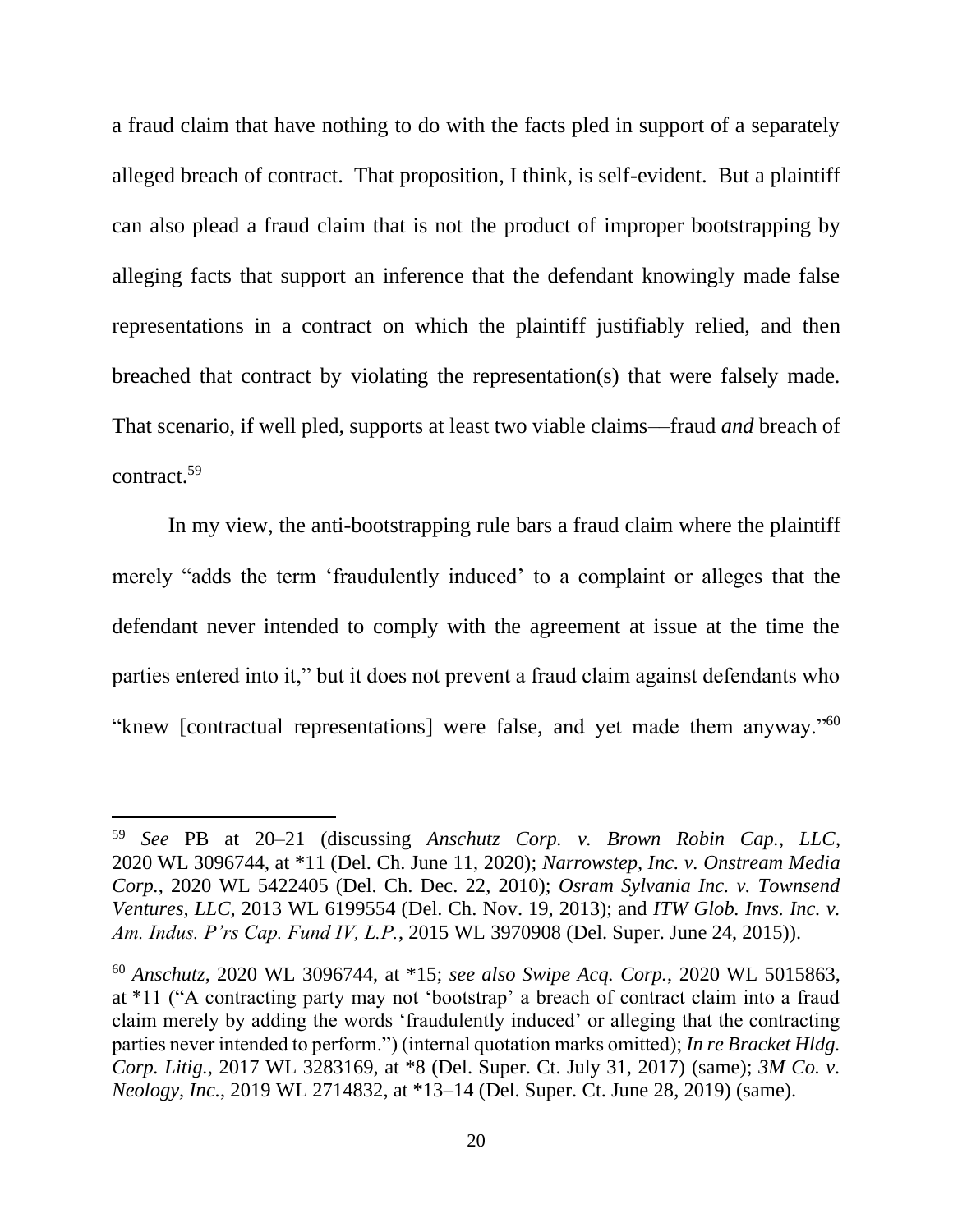A rule that would limit a plaintiff's recovery for so-called "contractual fraud" solely on the ground that the same conduct also constitutes a breach of contract would offend Delaware public policy and the now-settled Delaware law regarding "contractual fraud" that is animated, in part, by those policy concerns.<sup>61</sup>

Thus, the anti-bootstrapping rule does not prevent parties from bringing a fraud claim if (1) the plaintiff alleges the seller knowingly made false contractual representations, <sup>62</sup> (2) "damages for plaintiff's fraud claim may be different from plaintiff's breach of contract claim,"<sup>63</sup> (3) "the conduct occurs prior to the execution of the contract 'and thus with the goal of inducing the plaintiff's signature and willingness to close on the transaction,"<sup>64</sup> or (4) "the breach of contract claim is not well-pled such that there is no breach claim on which to 'bootstrap' the fraud

<sup>61</sup> *E.g.*, *Abry P'rs V, L.P. v. F & W Acq. LLC*, 891 A.2d 1032, 1064 (Del. Ch. 2006) (preserving, under the "public policy of this State," a party's ability to bring a fraud claim despite contractual prohibitions when "the Seller knew that the . . . contractual representations and warranties were false").

<sup>62</sup> *See Pilot Air Freight, LLC v. Manna Freight Sys., Inc.*, 2020 WL 5588671, at \*26 (Del. Ch. Sept. 18, 2020); *Swipe Acq.*, 2020 WL 5015863, at \*11; *Anschutz*, 2020 WL 3096744, at \*15.

<sup>63</sup> *Pilot Air Freight*, 2020 WL 5588671, at \*26 (quoting *Swipe Acq.*, 2020 WL 5015863, at  $*11$ ).

<sup>64</sup> *Id.* (quoting *In re Bracket Hldg. Corp. Litig.*, 2017 WL 3283169, at \*8–9 (Del. Super. Ct. July 31, 2017)).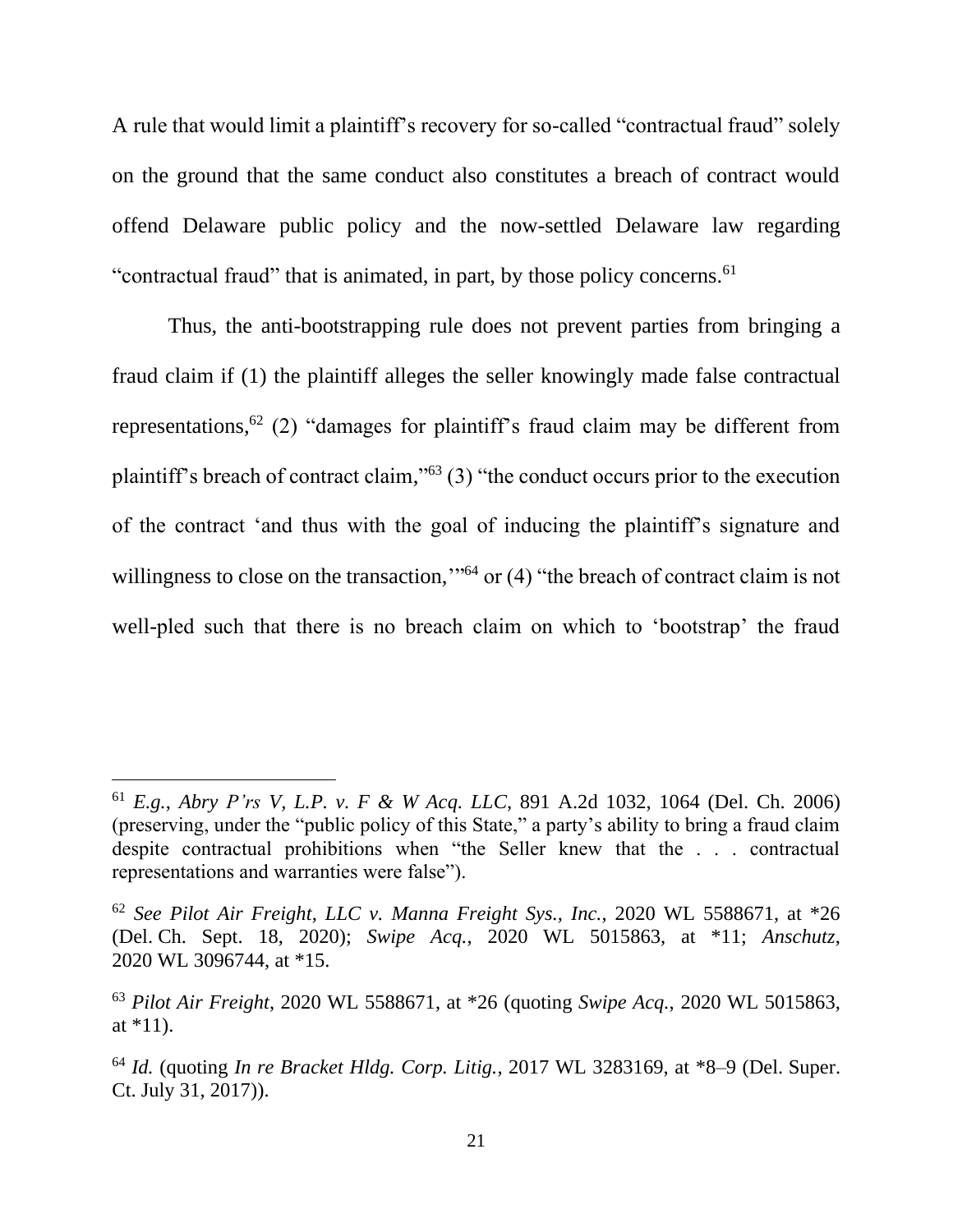claim."<sup>65</sup> The facts as pled here certainly fall into the first category and likely also the second.

In this case, while Defendants are correct in noting the significant overlap between Counts One and Two,<sup>66</sup> the essence of Count One is the allegation that Defendants knowingly made false contractual representations in the NCAs.<sup>67</sup> Even the cases cited by Defendants explain that a plaintiff who well-pleads that a defendant made a knowingly false contractual representation for the purpose of inducing reliance has pled an act separate and distinct from the breach of contract and, in doing so, has avoided the anti-bootstrapping rule.<sup>68</sup>

Additionally, as noted, fraud claims that assert damages that are distinct from breach damages are not duplicative under the anti-bootstrapping rule. In this case, Plaintiffs seek compensatory or rescissory damages for the monetary losses caused

<sup>65</sup> *Id.*

<sup>66</sup> *Compare* Compl. ¶¶ 44, 46, 49 *with* Compl. ¶¶ 53, 59.

<sup>67</sup> Compl. ¶ 45; *see Swipe Acq.*, 2020 WL 5015863, at \*1; *Anschutz*, 2020 WL 3096744, at \*11.

<sup>68</sup> *See Furnari v. Wallpang, Inc.*, 2014 WL 1678419, at \*8 (Del. Super. Ct. Apr. 16, 2014) (describing "falsely impl[ying] an existing fact" to be the type of separate action the antibootstrapping rule allows); *Anschutz*, 2020 WL 3096744, at \*15 ("[T]o hold that Buyer can recover only capped damages for knowingly false contractual representations would be to countenance and immunize fraud.") (citing *Abry P'rs*, 891 A.2d at 1064); *see also Pilot Air Freight*, 2020 WL 5588671, at \*26 (same).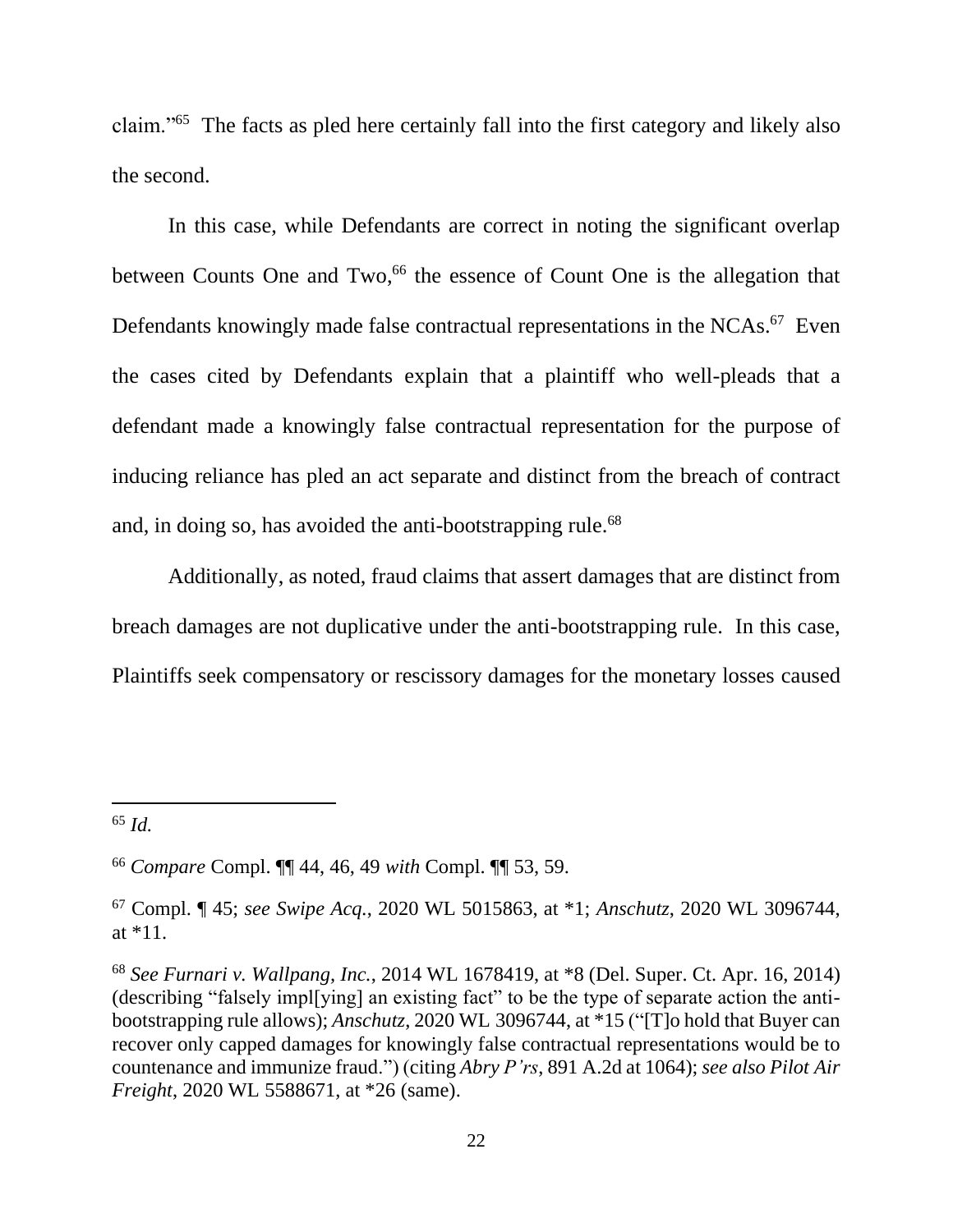by the alleged fraud,<sup>69</sup> but seek only compensatory damages for the alleged breach of contract.<sup>70</sup> At this stage, I am satisfied that the remedies as pled are sufficiently distinct to avoid a pleading stage inference of bootstrapping.<sup>71</sup>

### **B. Count Two (Breach of Contract)**

As with Count One, Count Two hinges on the truthfulness of the representations in the NCAs. The elements of a breach of contract are, "(1) the existence of a contractual obligation, (2) a breach of that obligation, and (3) damages as a result."<sup>72</sup> If the representations were true, there can be no breach.<sup>73</sup>

Defendants maintain the NCAs are unambiguous and that the representations made were indisputably accurate. Thus, they say, there is no well-pled breach of contract as a matter of law.

<sup>72</sup> *Deluxe Ent. Servs. v. DLX Acq. Corp.*, 2021 WL 1169905, at \*3 (Del. Ch. Mar. 29, 2021).

<sup>73</sup> *See, e.g.*, *Encore Energy P'rs*, 72 A.3d at 106 (affirming dismissal of a breach of contract claim when the complaint failed to allege facts demonstrating a breach).

 $69$  Compl.  $\P$  18(e).

 $70$  Compl.  $\P$  56(b).

<sup>71</sup> *See* Compl. ¶¶ 39, 41; *Kainos Evolve, Inc. v. InTouch Techs., Inc.*, 2019 WL 7373796, at \*3 (Del. Ch. Dec. 31, 2019) (declining to apply the anti-bootstrapping rule in part because "it is quite possible that the measure of damages for the fraud claim would be different" and thus dismissal "would be premature"); *Firmenich Inc. v. Nat. Flavors, Inc.*, 2020 WL 1816191, at \*10 (Del. Super. Ct. Apr. 7, 2020) (denying motion to dismiss a fraud claim by holding that "rescissory damages sufficiently distinguishes the breach of contract claim from the fraudulent inducement claim"), *reargument denied*, 2020 WL 2193285 (Del. Super. Ct. May 6, 2020), *and appeal refused*, 230 A.3d 901 (Del. 2020).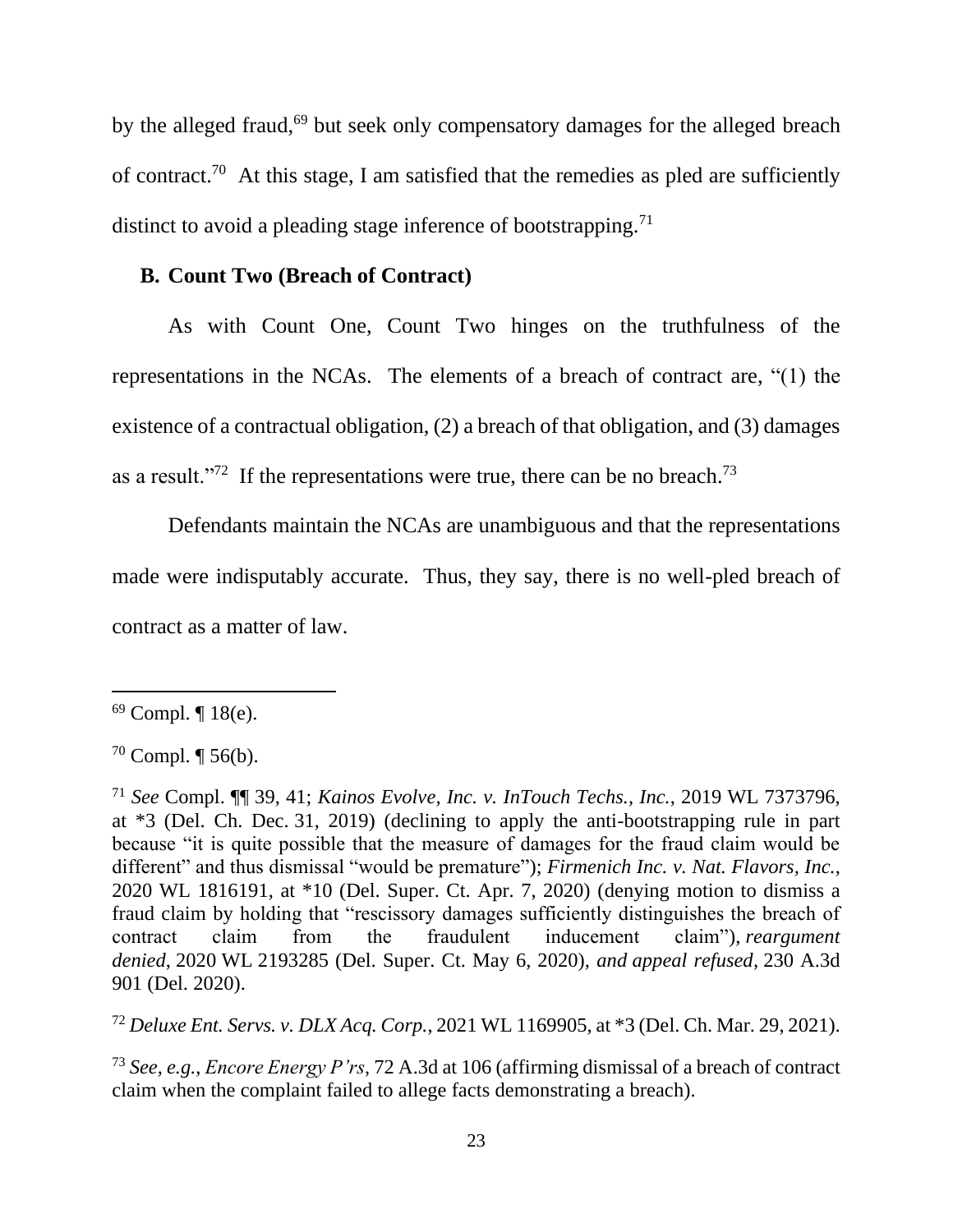I cannot dismiss Count Two for the same reasons I cannot dismiss Count One: While it is true that judgment on the pleadings and dismissal may be proper when a contract is unambiguous and the movant offers the only reasonable interpretation,<sup>74</sup> as explained above, Plaintiffs have offered a competing construction of the representations at issue that is also reasonable. Accordingly, Defendants' motions must be denied as to Count Two.

#### **C. Count Three (Breach of Contract)**

Count Three, brought solely by LFI, asserts breach of an alleged oral contract, in which the parties agreed to transform the Promissory Note into a convertible note on terms previously agreed to by the parties in convertible notes issued to LFI in connection with its earlier investments. 75 LFI alleges that Defendants breached this agreement by refusing to substitute the Promissory Note with convertible notes. This breach, it is alleged, caused harm to LFI when the Company was sold and LFI was not compensated as if the Promissory Note carried conversion rights.<sup>76</sup> As explained below, Count Three must be dismissed for several reasons.

*First*, Count Three rests on an alleged oral agreement that is prohibited by the parol evidence rule and the express terms of the Promissory Note itself. Parties are

<sup>74</sup> *See Deluxe Ent. Servs.*, 2021 WL 1169905, at \*2.

 $75$  Compl.  $\P$  7, 28, 59.

<sup>76</sup> Compl. ¶¶ 58–62.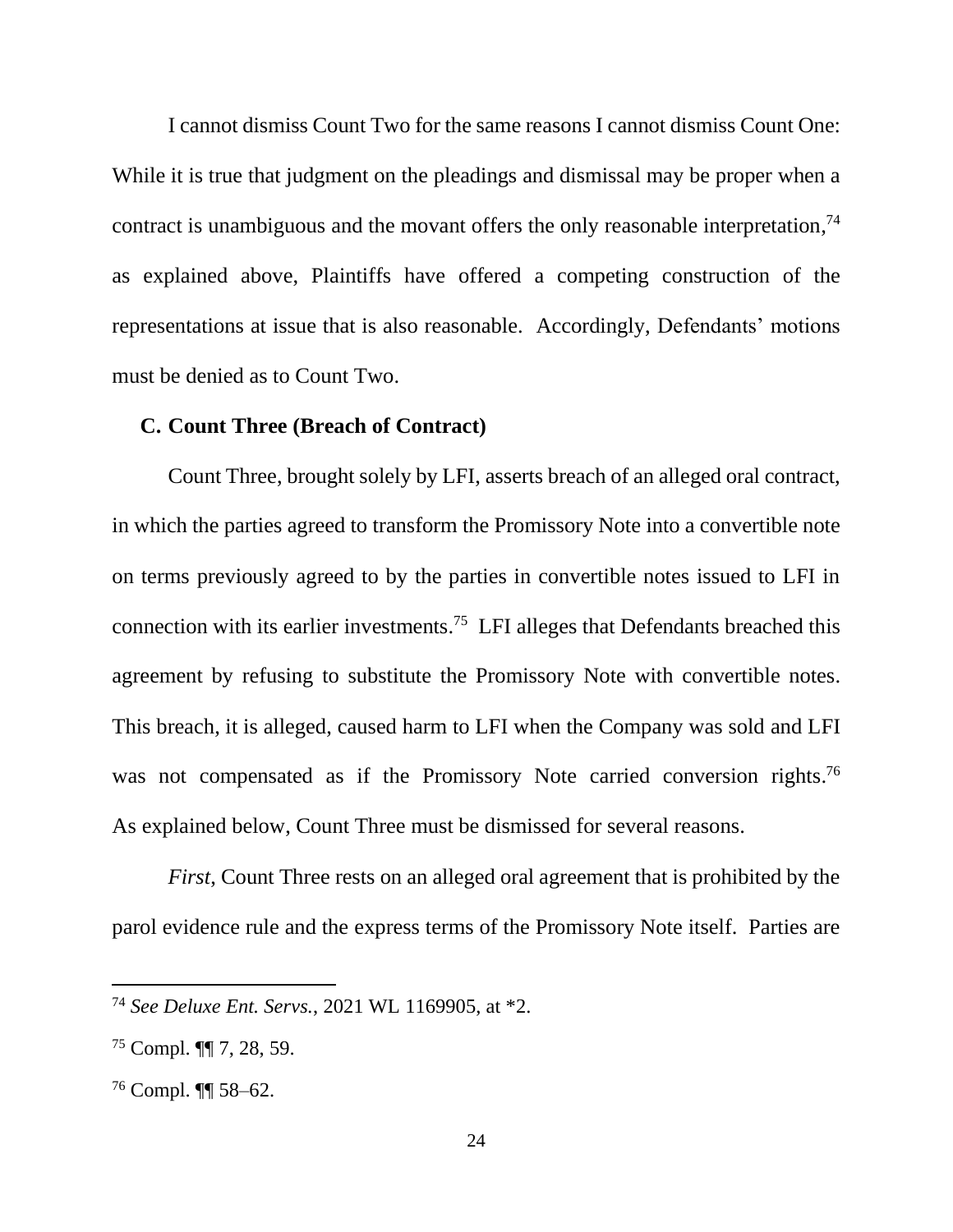barred from admitting extrinsic evidence when a contract is unambiguous and fully integrated.<sup>77</sup> The Promissory Note is unambiguous and contains an integration clause and an anti-modification clause, the latter of which states that the Promissory Note can only be amended "by an agreement in writing" signed by both parties.<sup>78</sup> For its part, the integration clause explicitly states that "[t]his Note *sets forth the entire agreement and understanding*" and "that *no oral or other agreements, understandings,* representations or warranties exist with respect to this Note."<sup>79</sup> These provisions are unambiguous and serve the very purpose of preventing claims that prior written or any oral agreements modify the rights and obligations set forth

<sup>77</sup> *See Phillips v. Wilks, Lukoff & Bracegirdle, LLC*, 2014 WL 4930693, at \*3 (Del. Oct. 1, 2014) (TABLE); *J&B Steel Contractors., Inc. v. C. Iber & Sons, Inc.*, 642 N.E.2d 1215, 1217 (Ill. 1994) ("[T]he parol evidence rule . . . generally precludes evidence of understandings, not reflected in a writing, reached before or at the time of its execution which would vary or modify its terms."); *Air Safety, Inc. v. Teachers Realty Corp.*, 706 N.E.2d 882, 884 (Ill. 1999) ("If the language of the contract is facially unambiguous, then the contract is interpreted by the trial court as a matter of law without the use of parol evidence."). In the briefing, Oars cites to Illinois law regarding Count Three, while the other parties cite only to Delaware law. It appears Illinois law governs the interpretation of the Promissory Note. Promissory Note § 8 ("The terms of this Note shall be governed by and construed under the laws of the State of Illinois."). At the end of the day, however, choice of law matters little since Illinois and Delaware law are aligned on the operative contract construction issues. *See Deuley v. Dyncorp Int'l, Inc.*, 8 A.3d 1156, 1161 (Del. 2010) (explaining that a "false conflict" arises for choice of law purposes when the laws of the competing jurisdictions are aligned).

<sup>78</sup> Promissory Note § 9.

<sup>79</sup> Promissory Note § 10 (emphasis added).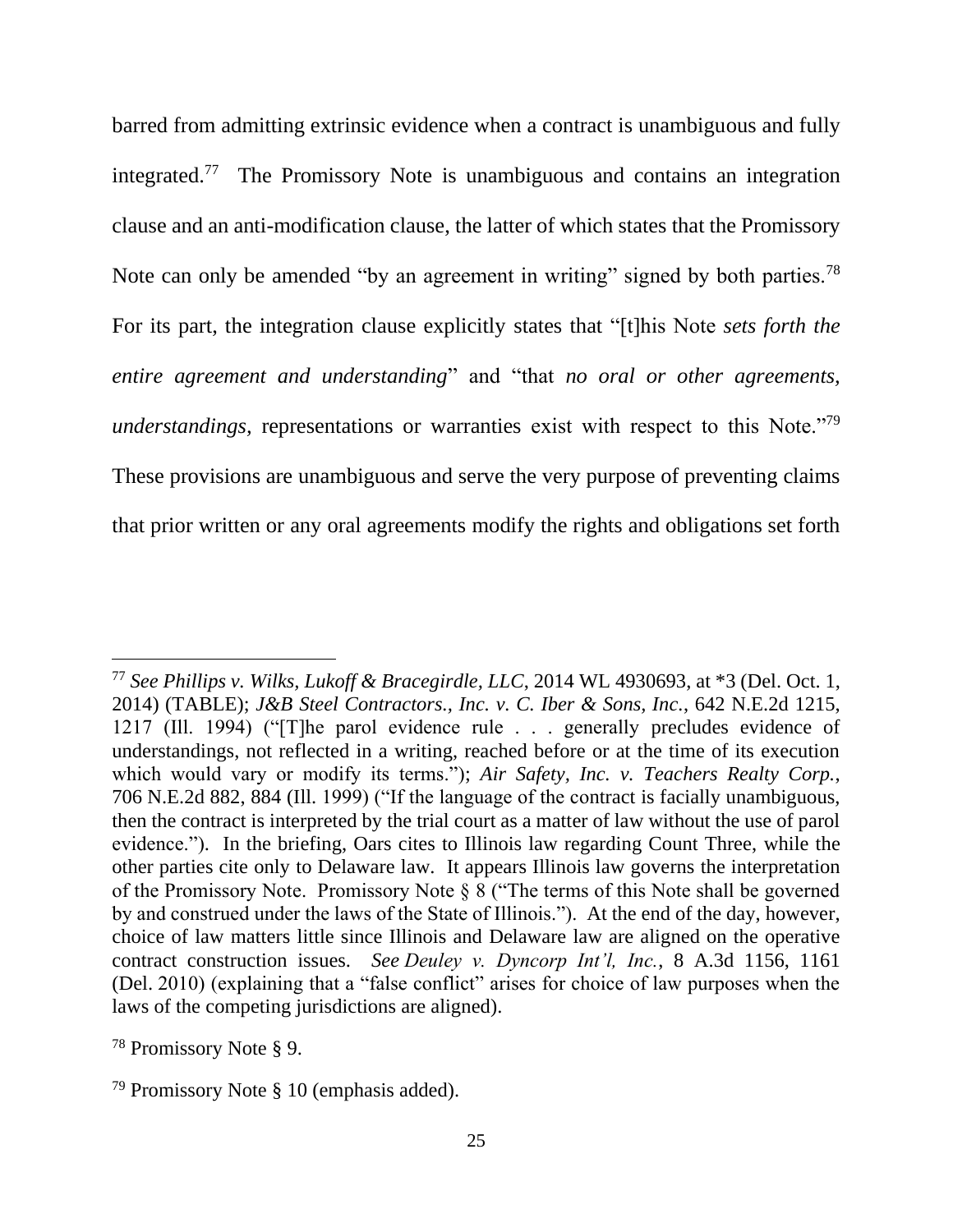in the Promissory Note.<sup>80</sup> And, as LFI acknowledges, the Promissory Note itself provides no right of conversion.<sup>81</sup>

In its effort to avoid the clear terms of the Promissory Note, LFI argues that the agreement it seeks to enforce is not connected to the Promissory Note but is, instead, an entirely separate oral agreement that sets forth independent rights and obligations.<sup>82</sup> In other words, the integration and merger clauses in the Promissory Note only address the completeness of that contract and do not suggest that the provisions of that contract express the entirety of the agreement or understanding between the parties with respect to LFI's \$500,000 investment. I disagree.

*First*, LFI's argument is flatly inconsistent with the constricting language of the Promissory Note. The only reasonable interpretation of those provisions is that they bar the oral agreement argument Plaintiffs assert exists here and convey the

<sup>80</sup> *See Addy v. Piedmonte*, 2009 WL 707641, at \*9 (Del. Ch. Mar. 18, 2009) ("The applicability of the parol evidence rule also may be triggered by an integration clause in the contract. Clauses indicating that the contract is an expression of the parties' final intentions generally create a presumption of integration."); *Thompson v. Gordon*, 948 N.E.2d 39, 47 (Ill. 2011) ("The basic rules of contract interpretation are well settled. In construing a contract, the primary objective is to give effect to the intention of the parties. A court will first look to the language of the contract itself to determine the parties' intent."); Restatement (Second) of Contracts § 213 cmt. a (1981) ("[The parol evidence rule] renders inoperative prior written agreements as well as prior oral agreements.").

<sup>81</sup> *See generally* Promissory Note.

<sup>82</sup> PB at 22–23; *see also* Oral Arg. Tr. 80:7–9 (Plaintiffs' counsel arguing the oral agreement at issue in Count Three existed independently and "was entered into [] before the note was signed and was then affirmed after the note was signed"); Compl. ¶¶ 7, 24, 28.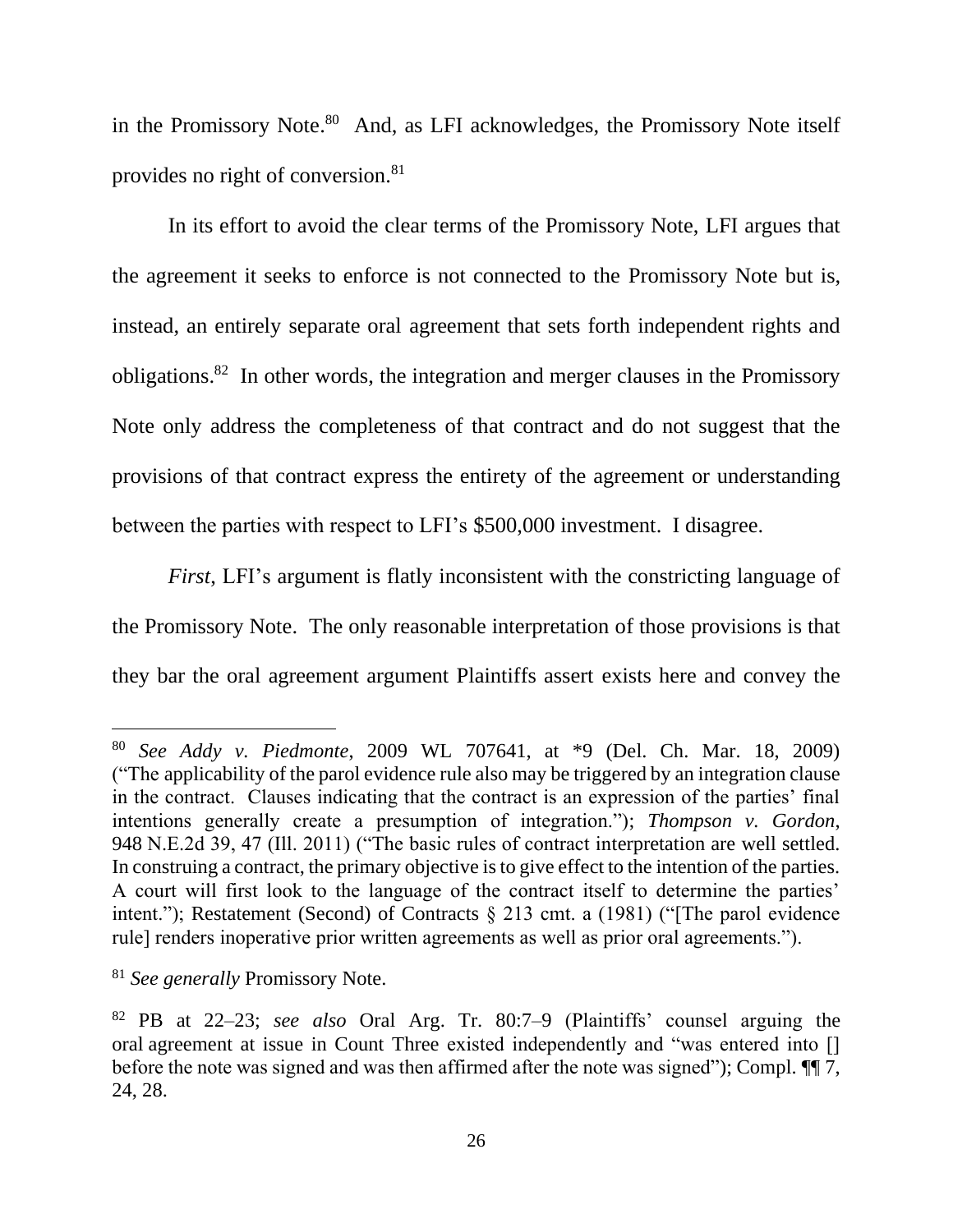intent that the Promissory Note was and would be the "entire agreement and understanding" between the parties, and "that no oral or other agreements, understandings, representations or warranties exist" with respect to the Promissory Note or anything related to it.<sup>83</sup> A natural reading of these provisions reveals that, absent a written modification, there is and can be no agreement—oral or otherwise pertaining to LFI's \$500,000 investment other than the Promissory Note.<sup>84</sup>

<sup>&</sup>lt;sup>83</sup> Promissory Note § 10. Plaintiffs make much ado about the lack of a "superseding clause" in the Promissory Note because such a clause is present in the Note Purchase Agreements, but this discrepancy is easily explained when one considers the nature of each contract. *See* Compl. Ex. A (Note Purchase Agreement) ("This Agreement and the other Transaction Documents constitute the entire agreement between the parties with regard to the subject matter hereof and thereof, *superseding all prior agreements or understandings*, whether written or oral, between the parties.") (emphasis added). A purchase agreement is often the product of several iterations, memoranda of understandings and other agreements, before the final version is agreed upon by the parties. *See, e.g.*, *West Willow-Bay Ct., LLC v. Robino-Bay Ct. Plaza, LLC*, 2009 WL 3247992, at \*2 (describing "a memorandum of understanding that would lead to an amendment of the Purchase Agreement"). A selfdescribed "simple" promissory note, by contrast, likely would not be preceded by a memorandum of understanding or another preliminary "agreement to agree." Compl.  $\P$ 7. Moreover, the *lack* of a provision has little interpretive value in this case, where other provisions handily prohibit the claim at issue. *See, e.g.*, *Comrie v. Enterasys Networks, Inc.*, 2004 WL 293337, at \*4 n.34 (Del. Ch. Feb. 17, 2004) (noting that, given the facts in that case, "[w]hile [a certain] provision would evidence an intent, lack of such a provision does not suggest lack of such intent").

<sup>84</sup> *See Addy*, 2009 WL 707641, at \*9 ("[I]n determining whether a contract is fully integrated, the court focuses on whether it is carefully and formally drafted, whether it addresses the questions that *would naturally arise out of the subject matter*, and whether it expresses the final intentions of the parties.") (emphasis added); *Foxfield Realty, Inc. v. Kabala*, 678 N.E.2d 1060, 1063 (Ill. App. Ct. 1997) (observing that courts prefer an interpretation of agreements that makes them "fair, customary, and *such as prudent persons would naturally execute*," rather than "inequitable, unusual, or such as reasonable persons would not be likely to enter into") (emphasis added).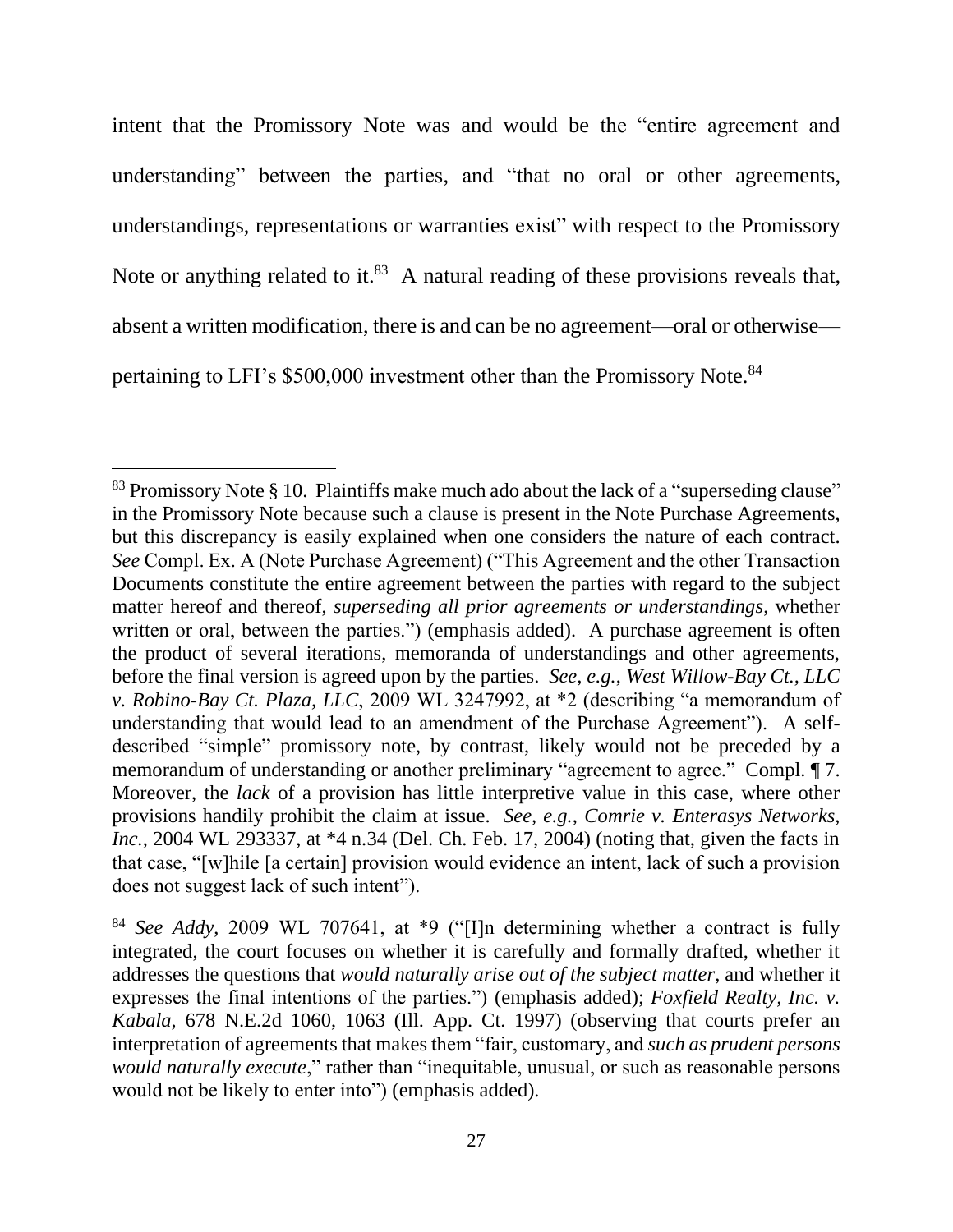*Second*, even if extrinsic evidence were to be considered, it would not support LFI's position. LFI pleads that the Promissory Note was made with the intention eventually to replace it with a convertible note.<sup>85</sup> But LFI is a sophisticated investor, and sophisticated investors are expected to negotiate for an agreement that protects their interests and reflects their intentions, <sup>86</sup> rather than accept a contract with terms that directly conflict with the alleged understanding they have reached.<sup>87</sup>

LFI asserts the parties chose to structure the investment as a promissory note because of an emergency need for capital.<sup>88</sup> But this does not explain away the restrictive provisions in the Promissory Note, particularly given that the parties already had a convertible note template in place.<sup>89</sup> LFI knew what a convertible note

<sup>87</sup> *See* Promissory Note §§ 9–10.

<sup>88</sup> Compl. ¶¶ 7, 28.

<sup>85</sup> Compl. ¶ 7.

<sup>86</sup> *See Unisuper Ltd. v. News Corp.*, 2005 WL 3529317, at n.39 (Del. Ch. Dec. 20, 2005) (noting that the plaintiffs "are sophisticated investors capable of negotiating enforceable agreements to protect their interests"); *Downs v. Rosenthal Collins Gp., L.L.C.*, 963 N.E.2d 282, 296 (Ill. App. Ct. 2011) (noting that the plaintiff, a "sophisticated business person," "could have contracted for . . . terms to protect himself" and observing that "sophisticated parties are capable of bargaining for explicit contract terms").

<sup>89</sup> Compl. Ex. B; *see Wheeler Fin., Inc. v. L. Bulletin Publ'g Co.*, 129 N.E.3d 53, 65 (Ill. App. Ct. 2018) ("A course of dealing is a sequence of previous conduct between the parties to an agreement which is fairly to be regarded as establishing a common basis of understanding for interpreting their expressions and other conduct.") (citing Restatement (Second) of Contracts § 223 (1981)); *R.O.W. Window Co. v. Allmetal, Inc.*, 856 N.E.2d 55, 60 (Ill. App. Ct. 2006) ("A course of dealing between parties gives particular meaning to and supplements or qualifies the terms of the agreement.").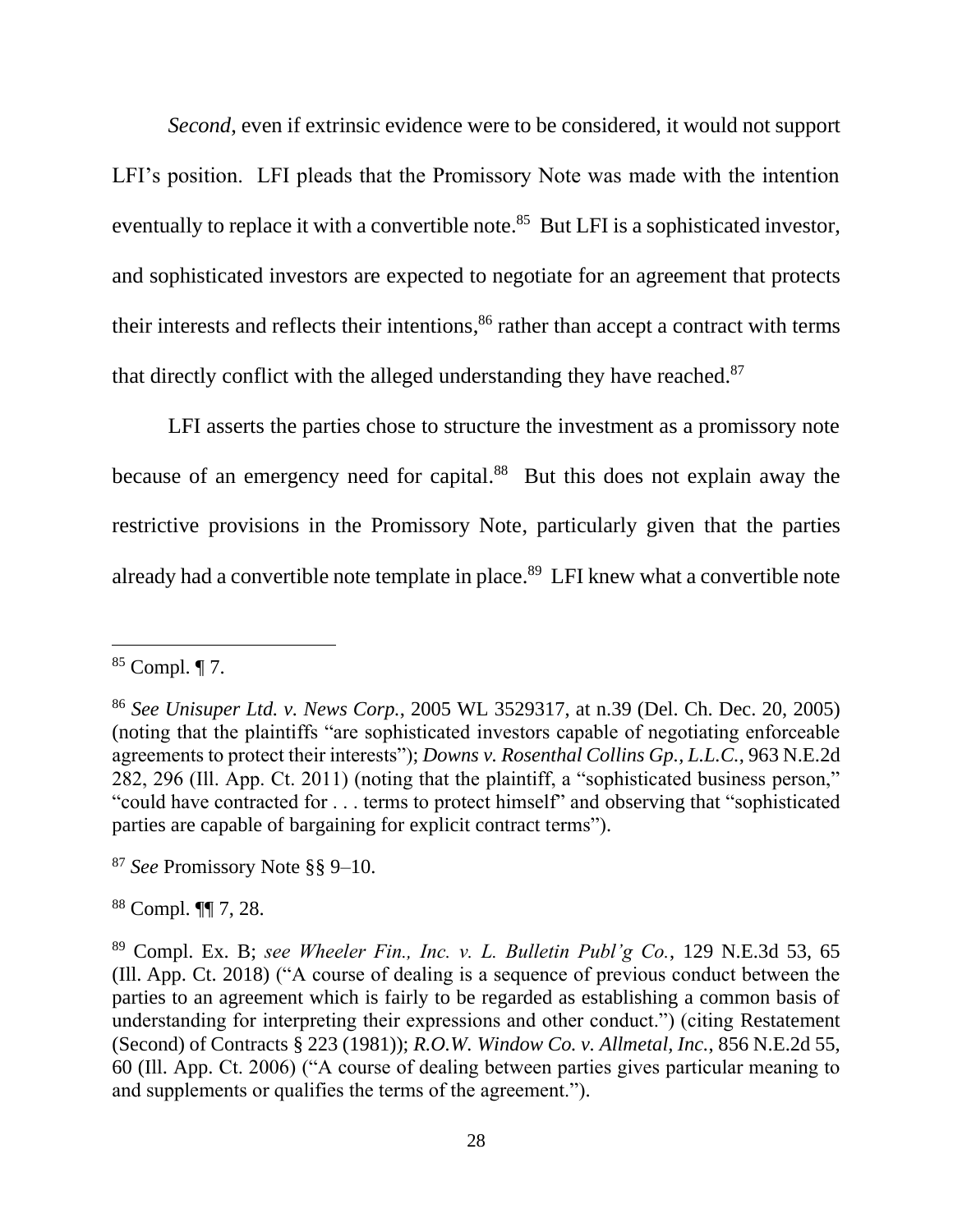was and how to draft one. That it chose instead to enter into a contract that reflected a pure debt arrangement speaks volumes about the understanding of the respective parties.

Moreover, in the sale of its interests, LFI accepted a payoff of principal and interest without so much as a hint of conversion rights in the Note Payoff Agreement.<sup>90</sup> The Complaint alleges LFI "objected" to this before eventually consenting, <sup>91</sup> but considering Plaintiffs held powerful blocking rights, the only reasonable inference is that if the parties had agreed conversion rights existed in the Promissory Note, LFI would have put up more of a fight to exercise those rights as it was being bought out. 92

For these reasons, I am satisfied the parol evidence rule and the express terms of the Promissory Note defeat Count Three, but regardless, the behavior between

<sup>&</sup>lt;sup>90</sup> Payoff Letter ("[A]ll obligations of the Company to the Noteholder under the Note shall be satisfied in full and the Company shall have no further obligations to the Noteholder under the Note."). This court has stated that, in considering extrinsic evidence, "the parties' course of performance [i]s the most persuasive evidence of the meaning of the parties agreement." *In re Mobilactive Media, LLC*, 2013 WL 297950, at \*16 (Del. Ch. Jan. 25, 2013) (cleaned up); *see also Personal Fin. Co. v. Meredith*, 350 N.E.2d 781, 789 (Ill. App. Ct. 1976) (noting that "course of dealing, usage of trade or course of performance are also relevant to the inquiry of the parties' bargain in fact").

<sup>91</sup> Compl. ¶ 9.

<sup>92</sup> *See* Compl. ¶ 4; *see also Encore Energy P'rs*, 72 A.3d at 100 (observing that, in considering a motion to dismiss, Delaware courts do not "draw unreasonable references in the plaintiff's favor").